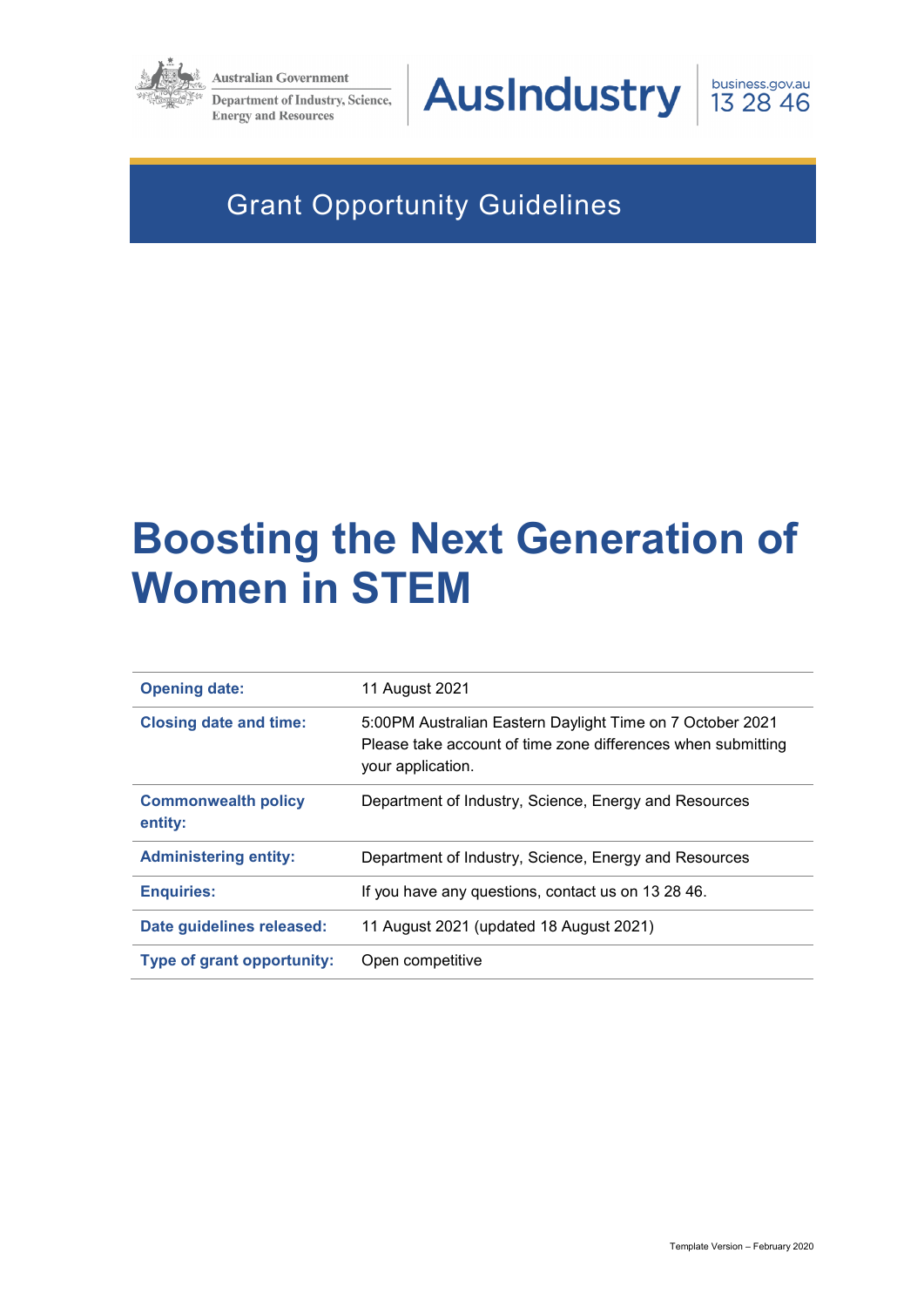# **Contents**

| 1. |       |  |  |  |  |  |
|----|-------|--|--|--|--|--|
| 2. |       |  |  |  |  |  |
| 3. |       |  |  |  |  |  |
|    | 3.1.  |  |  |  |  |  |
|    | 3.2.  |  |  |  |  |  |
| 4. |       |  |  |  |  |  |
|    | 4.1.  |  |  |  |  |  |
|    | 4.2.  |  |  |  |  |  |
|    | 4.3.  |  |  |  |  |  |
| 5. |       |  |  |  |  |  |
|    | 5.1.  |  |  |  |  |  |
|    | 5.2.  |  |  |  |  |  |
|    | 5.3.  |  |  |  |  |  |
| 6. |       |  |  |  |  |  |
|    | 6.1.  |  |  |  |  |  |
|    | 6.2.  |  |  |  |  |  |
|    | 6.3.  |  |  |  |  |  |
| 7. |       |  |  |  |  |  |
|    | 7.1.  |  |  |  |  |  |
|    | 7.2.  |  |  |  |  |  |
|    | 7.3.  |  |  |  |  |  |
| 8. |       |  |  |  |  |  |
|    | 8.1.  |  |  |  |  |  |
| 9. |       |  |  |  |  |  |
|    |       |  |  |  |  |  |
|    |       |  |  |  |  |  |
|    | 10.2. |  |  |  |  |  |
|    | 10.3. |  |  |  |  |  |
|    | 10.4. |  |  |  |  |  |
|    | 10.5. |  |  |  |  |  |
|    | 10.6. |  |  |  |  |  |
|    |       |  |  |  |  |  |
|    |       |  |  |  |  |  |
|    | 12.1. |  |  |  |  |  |
|    | 12.2. |  |  |  |  |  |
|    |       |  |  |  |  |  |
|    |       |  |  |  |  |  |
|    |       |  |  |  |  |  |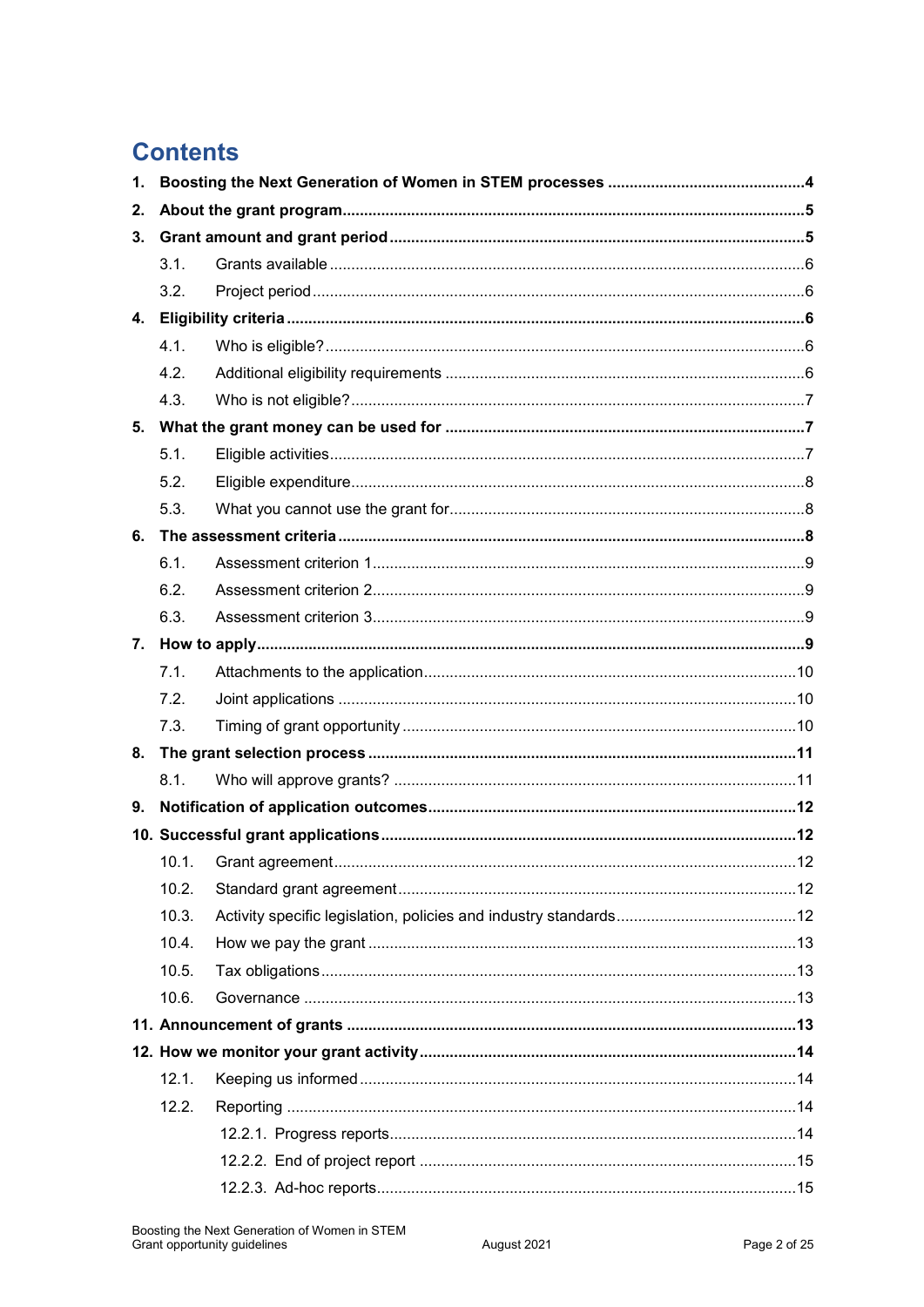| 12.3.       |  |
|-------------|--|
| 12.4.       |  |
| 12.5.       |  |
| 12.6.       |  |
| 12.7.       |  |
|             |  |
| 13.1.       |  |
| 13.2.       |  |
|             |  |
|             |  |
|             |  |
|             |  |
| 13.3.       |  |
|             |  |
|             |  |
| A.1         |  |
| A.2         |  |
| A.3         |  |
| A.4         |  |
| A.5         |  |
| A.6         |  |
| Appendix B. |  |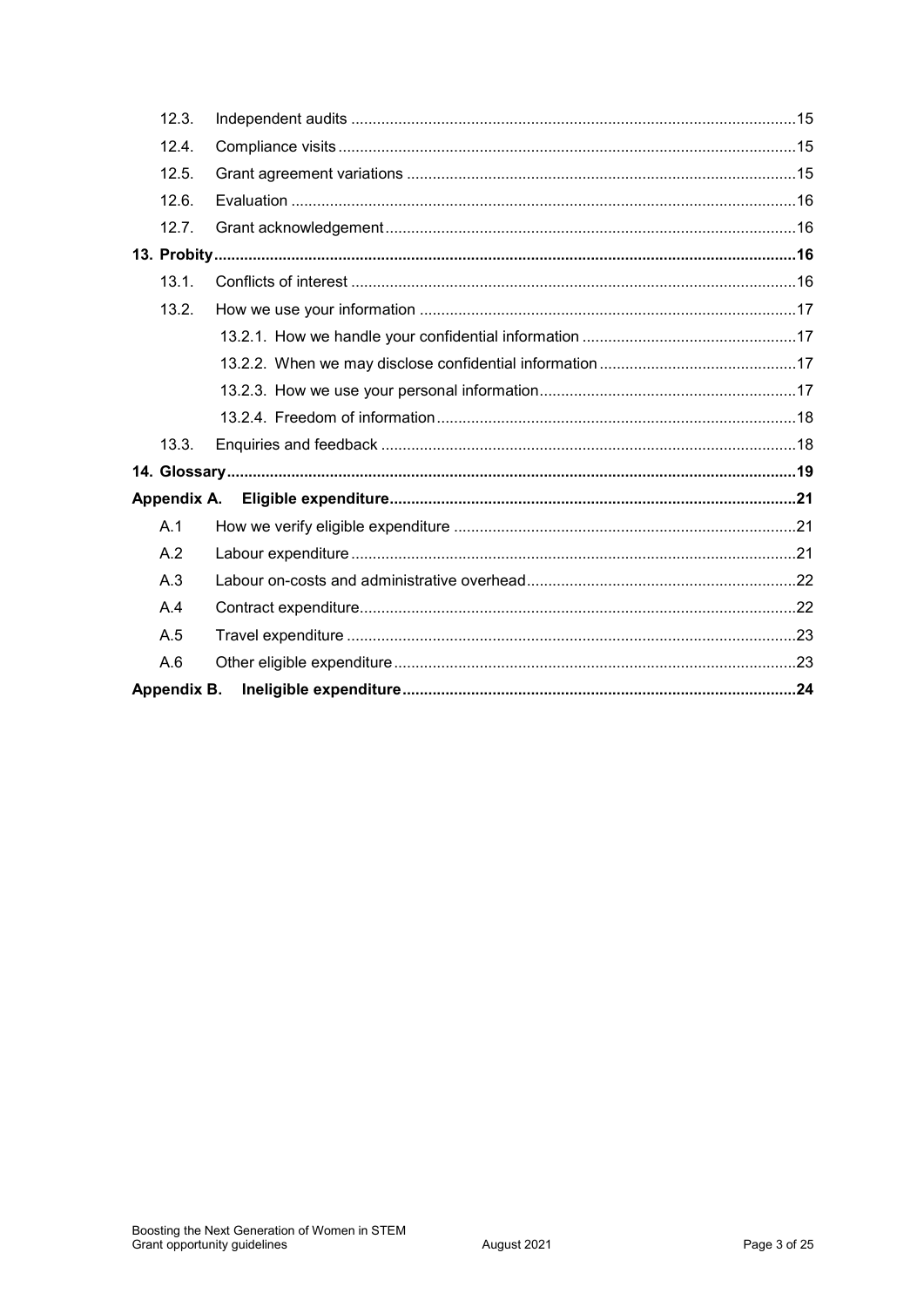# **1. Boosting the Next Generation of Women in STEM processes**

### **The Boosting the Next Generation of Women in STEM program is designed to achieve Australian Government objectives**

This grant opportunity is part of the above grant program which contributes to the Department of Industry, Science, Energy and Resources' (the department) Outcome 1: Enabling growth and productivity for globally competitive industries through supporting science and commercialisation, growing business investment and improving business capability and streamlining regulation. The department works with stakeholders to plan and design the grant program according to the *[Commonwealth Grants Rules and Guidelines](https://www.finance.gov.au/government/commonwealth-grants/commonwealth-grants-rules-guidelines)*.

#### **The grant opportunity opens**

J

We publish the grant guidelines on business.gov.au and GrantConnect.

### ₩ **You complete and submit a grant application**

You complete the application form, addressing all the eligibility and assessment criteria in order for your application to be considered.

### ψ **We assess all grant applications**

We review the applications against eligibility criteria and notify you if you are not eligible.

We assess eligible applications against the assessment criteria including an overall consideration

of value with relevant money and compare it to other eligible applications.

#### J

#### **We make grant recommendations**

We provide advice to the decision maker on the merits of each application.

#### J

#### **Grant decisions are made**

The decision maker decides which applications are successful.

#### ₩

#### **We notify you of the outcome**

We advise you of the outcome of your application. We may not notify unsuccessful applicants until grant agreements have been executed with successful applicants.

### ↓ **We enter into a grant agreement**

We will enter into a grant agreement with successful applicants. The type of grant agreement is based on the nature of the grant and proportional to the risks involved.

### Ψ **Delivery of grant**

You undertake the grant activity as set out in your grant agreement. We manage the grant by working with you, monitoring your progress and making payments.

业

### **Evaluation of the Boosting the Next Generation of Women in STEM program**

We evaluate the specific grant activity and program as a whole. We base this on information you provide to us and that we collect from various sources.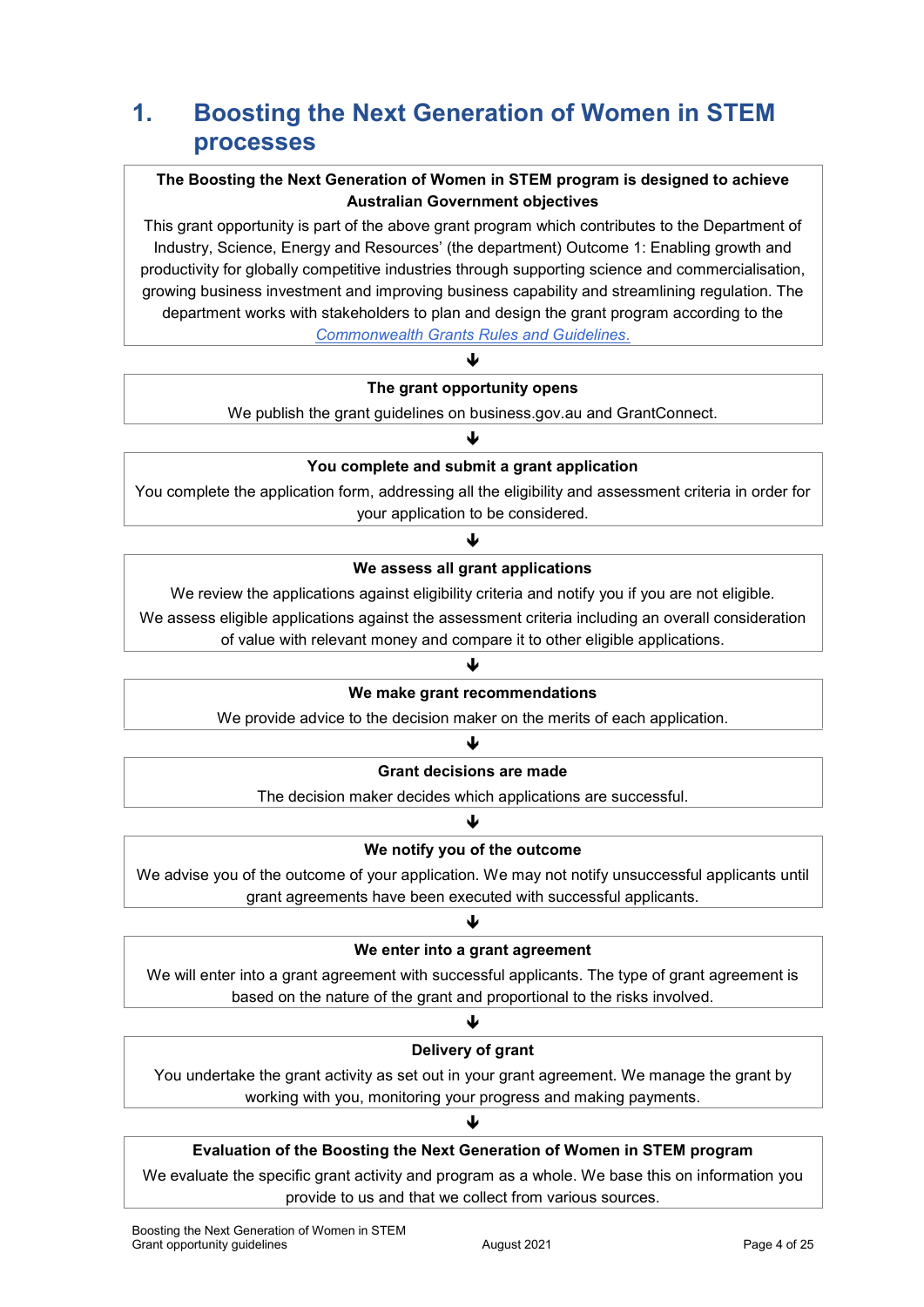# **2. About the grant program**

The Boosting the Next Generation of Women in STEM (the program) will run over 7 years from 2021-22 to 2027-28. Under this program, we will fund **one delivery partner** to offer up to 500 university scholarships to women who are re-training, seeking higher qualifications, or undertaking study after a break from either study or the workforce.

The objectives of the program are to:

- increase participation of women in STEM tertiary education to increase re-training, seeking higher qualifications, or undertaking study (either for the first time, or to extend and broaden their qualifications)
- support women to build the crossing-cutting and multi-disciplinary skillsets sought by industry to foster the next wave of mentors and role-models, and support re-entry into the workforce
- stimulate an increase in the number of women in senior leadership and decision making positions in government, research organisations, industry and businesses.

The intended outcomes of the program are to:

- increase representation of women in the STEM workforce
- develop deeper and new connections and collaborations between researchers, industry and students, on industry-relevant problems.

We will work with the successful applicant to:

- co-design a program aimed at awarding university scholarships to eligible women
- identify sectoral focus areas based on fields of STEM with the highest potential to support future growth industries and future areas of jobs growth
- **EXED INTER 1** invite university and business applicants to nominate collaborative industry projects in priority areas.

We administer the program according to the *[Commonwealth Grants Rules and Guidelines](https://www.finance.gov.au/government/commonwealth-grants/commonwealth-grants-rules-guidelines)* [\(CGRGs\)](https://www.finance.gov.au/government/commonwealth-grants/commonwealth-grants-rules-guidelines)<sup>1</sup> .

This document sets out:

- the eligibility and assessment criteria
- **•** how we consider and assess grant applications
- how we notify applicants and enter into grant agreements with grantees
- **how we monitor and evaluate grantees' performance**
- responsibilities and expectations in relation to the opportunity.

The Department of Industry, Science, Energy and Resources (the department) is responsible for administering this grant opportunity.

We have defined key terms used in these guidelines in the glossary at section [14.](#page-18-0)

You should read this document carefully before you fill out an application.

# **3. Grant amount and grant period**

The Australian Government has committed a total of \$41.2 million over 7 years for the program.

1

<sup>1</sup> <https://www.finance.gov.au/government/commonwealth-grants/commonwealth-grants-rules-guidelines>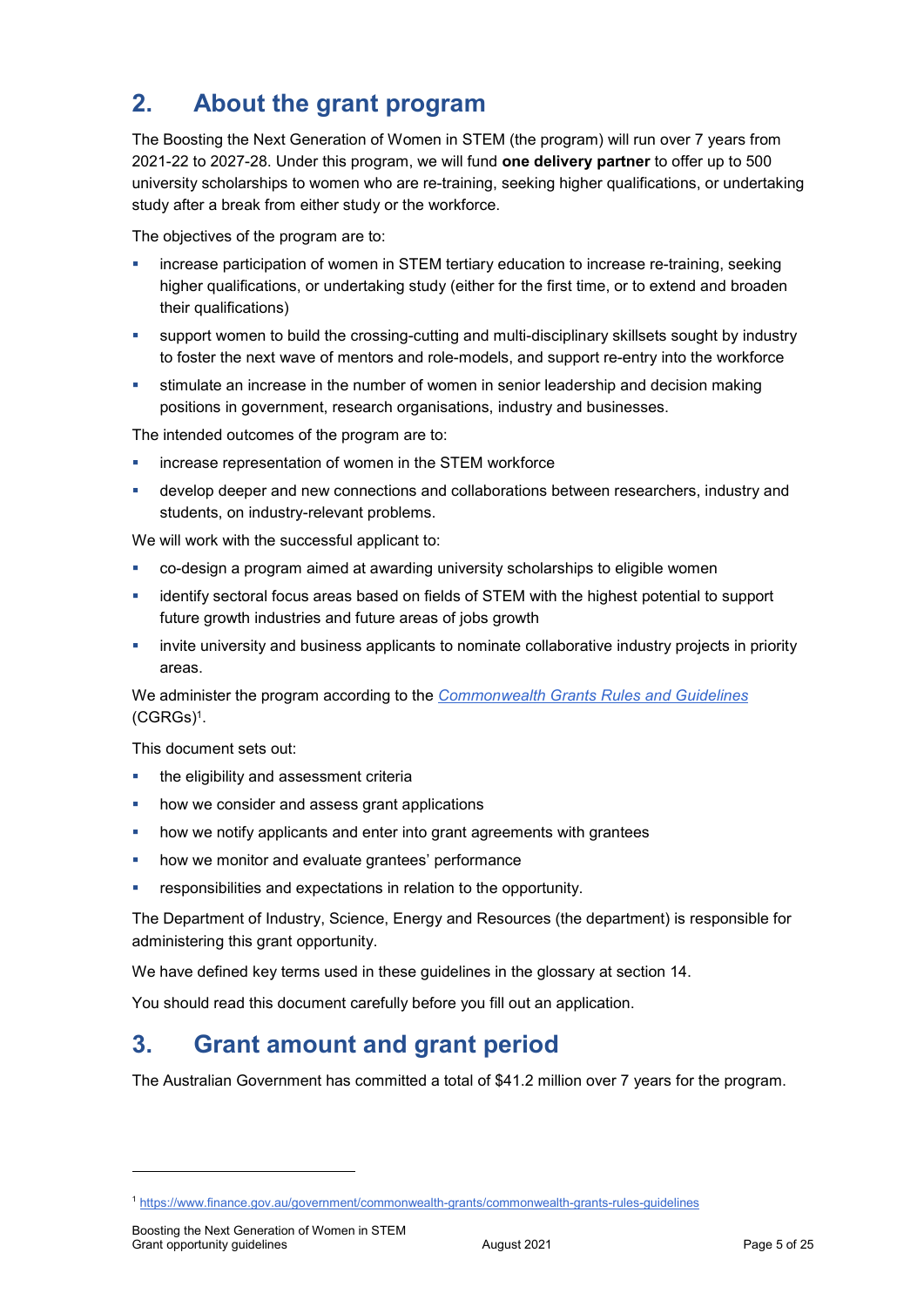### 3.1. Grants available

The grant amount will be up to 100 per cent of eligible project expenditure (grant percentage).

We will award one grant up to a maximum of \$41.2 million. Funding will be awarded in line with the schedule below.

|                | 2021-22 | 2022-23 | 2023-24 | 2024-25 | 2025-26 | 2026-27 | 2027-28 |
|----------------|---------|---------|---------|---------|---------|---------|---------|
| Administration | \$0.4\$ | \$0.8   | \$0.8   | \$0.8   | \$0.8   | \$0.8   | \$0.4   |
|                | million | million | million | million | million | million | million |
| Scholarships   | \$0.0   | \$3.1   | \$7.2   | \$11.8  | \$8.8   | \$4.5   | \$1.0   |
|                | million | million | million | million | million | million | million |

You are responsible for any remaining project expenditure plus any ineligible expenditure.

### 3.2. Project period

You must complete your project by 30 April 2028.

# **4. Eligibility criteria**

We cannot consider your application if you do not satisfy all eligibility criteria.

### <span id="page-5-0"></span>4.1. Who is eligible?

To be eligible you must:

have an Australian Business Number (ABN)

and be one of the following entities:

- an entity incorporated in Australia and a trading corporation, where your trading activities
	- form a sufficiently significant proportion of the corporation's overall activities as to merit it being described as a trading corporation; or
	- are a substantial and not merely peripheral activity of the corporation
- **an incorporated trustee on behalf of a trust**
- an incorporated association
- an incorporated not for profit organisation
- a publicly funded research agency (PFRA) as defined in section 14.

Joint applications are acceptable, provided you have a lead organisation who is the main driver of the project and is eligible to apply. For further information on joint applications, refer to section [7.2.](#page-9-0)

### 4.2. Additional eligibility requirements

We can only accept applications:

 where you can provide evidence from your board (or chief executive officer or equivalent if there is no board) that the project is supported, and that you can complete the project and meet the costs of the project not covered by grant funding

We cannot waive the eligibility criteria under any circumstances.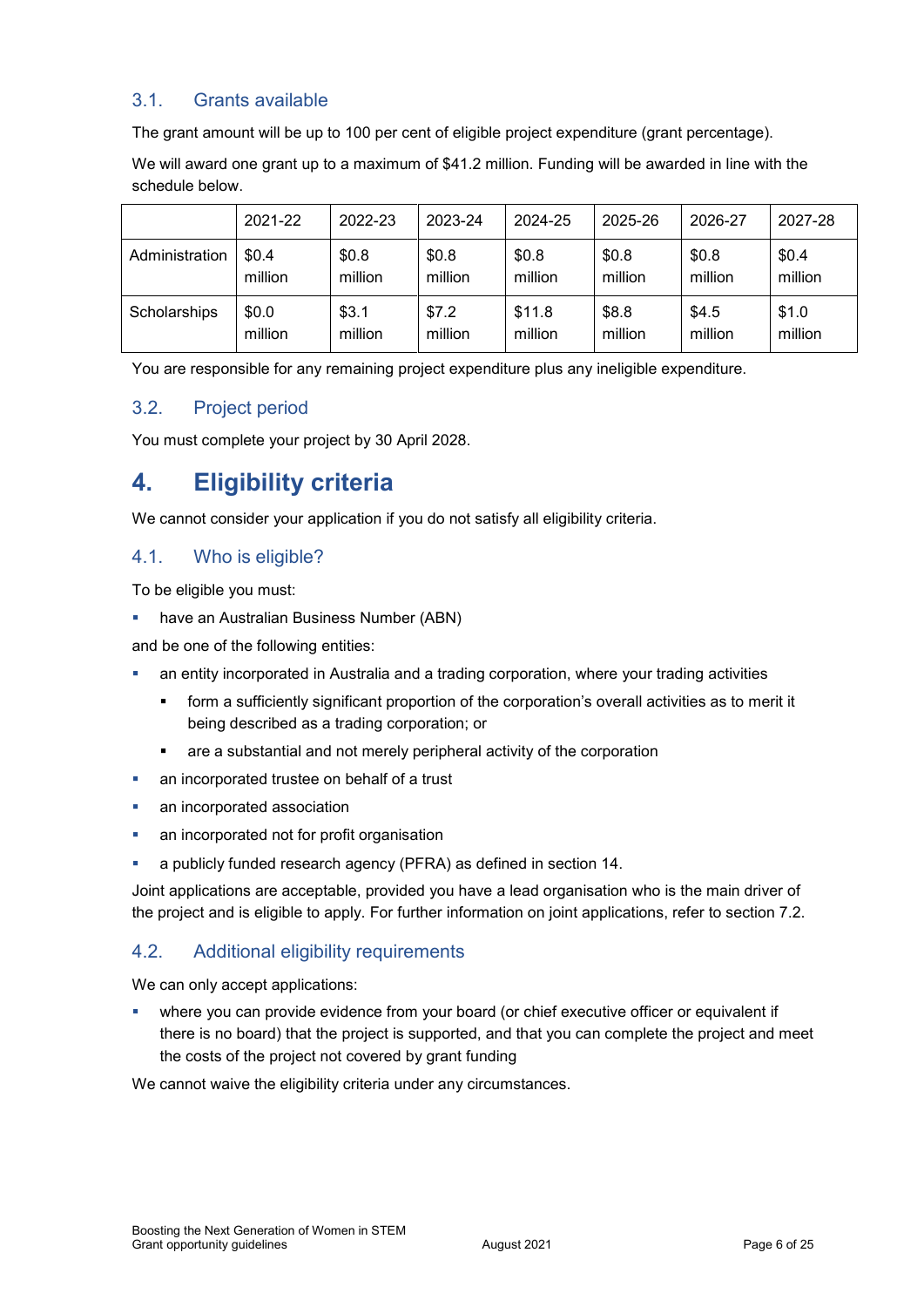### 4.3. Who is not eligible?

You are not eligible to apply if you are:

- an organisation, or your project partner is an organisation, included on the National Redress Scheme's website on the list of 'Institutions that have not joined or signified their intent to join the Scheme' [\(www.nationalredress.gov.au\)](http://www.nationalredress.gov.au/)
- an organisation or your project partner is an organisation that has been named by the Workplace Gender Equality Agency as an organisation that has [not complied](https://www.wgea.gov.au/what-we-do/compliance-reporting/non-compliant-list) with Workplace Gender Equality Act (2012)
- a publicly funded research organisation (PFRO), however PFROs may participate as part of a joint application
- an individual
- **•** partnership
- unincorporated association
- **any organisation not included in section [4.1](#page-5-0)**
- **•** trust (however, an incorporated trustee may apply on behalf of a trust)
- a Commonwealth, state and local government agency or body (including government business enterprises other than eligible PFRAs)
- **a** non-corporate Commonwealth entity.

# **5. What the grant money can be used for**

### <span id="page-6-0"></span>5.1. Eligible activities

To be eligible your project must:

 be aimed at designing, establishing and managing a program to identify sectoral focus areas in STEM, nominate collaborative industry projects and award scholarships to high-performing women.

Eligible activities must include:

- co-designing a program with the department, industry, universities and the broader STEM sector to provide nationally competitive scholarships for eligible students
- administrative support for the program, including program management and delivery, monitoring the progress of scholars and their projects, collecting data and reporting on the progress of the program
- engaging universities to nominate collaborative industry projects or placements in priority STEM areas
- providing a tailored development program including mentoring and other skills development for participants
- building a governance mechanism for the ongoing management of the program
- provide networking and career development opportunities to scholars to foster linkages between scholars, researchers, government and industry
- communicating outcomes of the program, such as case studies on industry projects and/or placements and scholar achievements
- other activities identified by the department.

We may also approve other activities.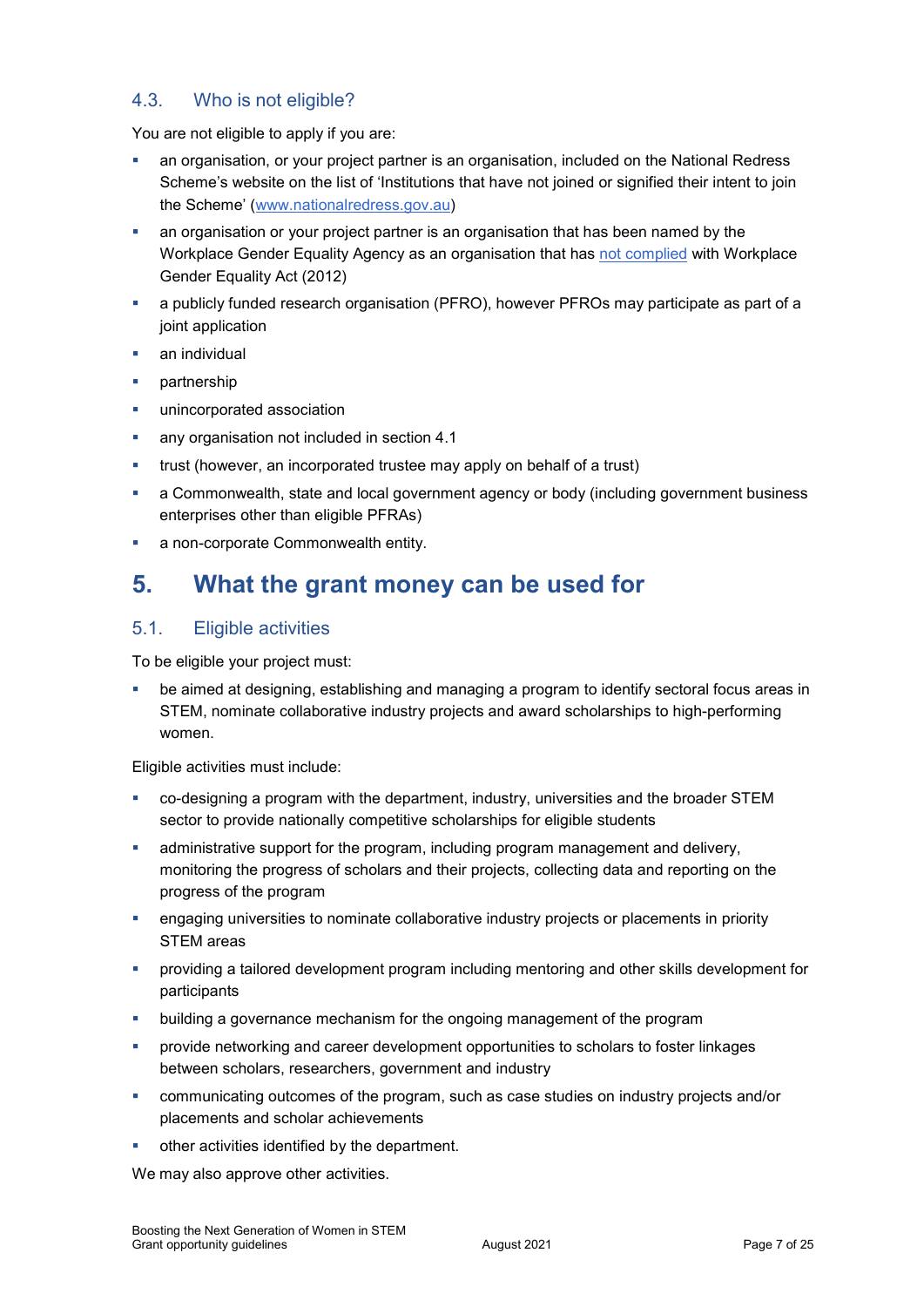### <span id="page-7-0"></span>5.2. Eligible expenditure

You can only spend grant funds on eligible expenditure you have incurred on an agreed project as defined in your grant agreement.

- For guidance on eligible expenditure, see appendix A.
- For guidance on ineligible expenditure, see appendix B.

If your application is successful, we may ask you to verify project costs that you provided in your application. You may need to provide evidence such as quotes for major costs.

Not all expenditure on your project may be eligible for grant funding. The Program Delegate (who is an AusIndustry General Manager within the department with responsibility for the program) makes the final decision on what is eligible expenditure and may give additional guidance on eligible expenditure if required.

To be eligible, expenditure must:

- be a direct cost of the project
- be incurred by you for required project audit activities.

You must incur the project expenditure between the project start and end date for it to be eligible unless stated otherwise.

You must not commence your project until you execute a grant agreement with the Commonwealth.

### 5.3. What you cannot use the grant for

Expenditure items that are not eligible are:

- expenditure incurred on past events
- expenses associated with business as usual activities not related to the objectives and outcomes of this grant
- routine operating expenses not accounted as labour on-costs including communications, accommodation, office computing facilities, printing and stationery, postage, legal and accounting fees and bank charges
- costs associated with activities acquitted through other means such as recipient contributions and other contributions received
- non-project related staff training and development costs
- financing costs, including debt financing and interest
- capital expenditure for the purchase of assets that are not directly related to the project activities, such as office furniture and equipment and motor vehicles
- cost of applying for the grant
- costs incurred prior to submission of your application
- international travel expenses.

# **6. The assessment criteria**

You must address all assessment criteria in your application. We will assess your application based on the weighting given to each criterion.

The application form asks questions that relate to the assessment criteria below. The amount of detail and supporting evidence you provide in your application should be relative to the project size,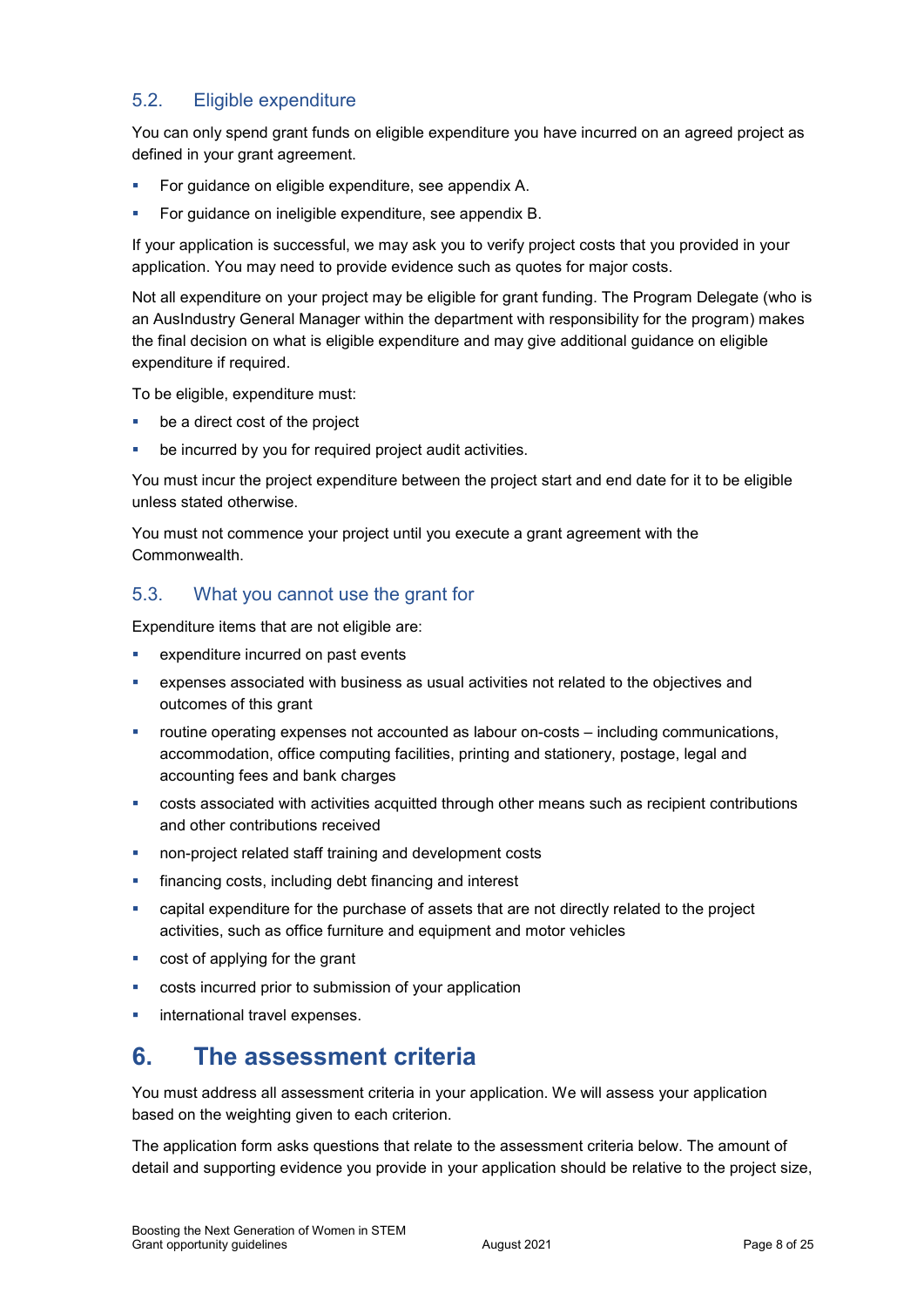complexity and grant amount requested. You should provide evidence to support your answers. The application form displays size limits for answers.

We will only consider funding applications that score at least 50 per cent against each assessment criterion, as these represent best value for money.

### 6.1. Assessment criterion 1

#### **Alignment with policy intent (50 points)**

You should demonstrate this by identifying:

- a. the extent to which your organisation has the relevant experience, skills, and knowledge in the STEM, research or industry sectors to manage the project
- b. a detailed plan to manage the co-design process, including plan for stakeholder engagement, timeline and other work, with an implementation plan for the scholarships scheme to be delivered prior to 30 April 2022.

### 6.2. Assessment criterion 2

#### **Capacity, capability and resources to deliver the project (30 points)**

You should demonstrate this by identifying:

- a. your track record and experience in managing projects of a similar nature or scale, including gender specific programs, and your plan specific to this project to utilise and manage personnel with the right skills and experience, including strong governance, management, financial and technical expertise
- b. your plan to manage and deliver the project including service arrangements and governance, implementation methodology, timeframes, delivery risks and budget
- c. your access, or future access, to any required infrastructure, capital equipment, technology, commercial agreements, intellectual property, specialist skills or expertise, and regulatory or other approvals (specify any approval conditions on the project).

### 6.3. Assessment criterion 3

#### **Financial capability and governance (20 points)**

You should demonstrate this through identifying:

- a. a detailed project budget that identifies the costs of the co-design process and estimated costs of the scholarship program including costs of promotional activities, the development of content, travel and financial audits, and demonstrates that costs are commensurate with the level of service to be provided
- b. your ability to fund the running costs of your organisation external to the project and any project costs that are not covered by the grant
- c. how your organisation and your partner organisation/s meet appropriate governance standards.

# **7. How to apply**

Before applying you should read and understand these guidelines, the sample [application form](https://business.gov.au/grants-and-programs/boosting-the-next-generation-of-women-in-stem#key-documents) and the sample [grant agreement](https://business.gov.au/grants-and-programs/boosting-the-next-generation-of-women-in-stem#key-documents) published on business.gov.au and GrantConnect.

To apply, you must:

- complete the online [application form](https://business.gov.au/grants-and-programs/boosting-the-next-generation-of-women-in-stem#applying) via business.gov.au
- provide all the information requested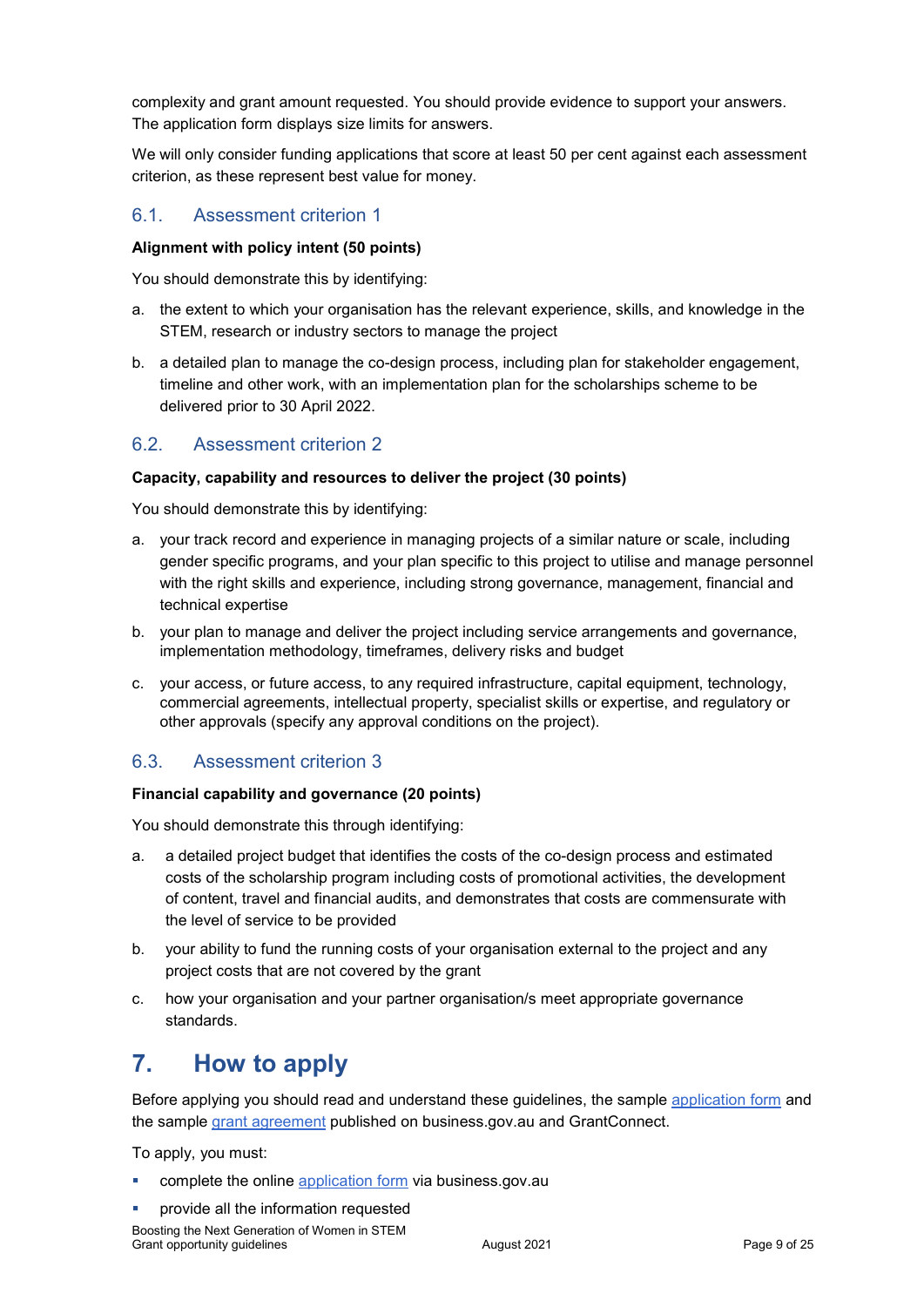- address all eligibility and assessment criteria
- include all necessary attachments

You should retain a copy of your application for your own records.

You are responsible for making sure your application is complete and accurate. Giving false or misleading information is a serious offence under the *Criminal Code Act 1995* (Cth). If we consider that you have provided false or misleading information we may not progress your application. If you find an error in your application after submitting it, you should call us immediately on 13 28 46.

If we find an error or information that is missing, we may ask for clarification or additional information from you that will not change the nature of your application. However, we can refuse to accept any additional information from you that would change your submission after the application closing time.

If you need further guidance around the application process, or if you are unable to submit an application online, [contact us](https://www.business.gov.au/contact-us) at business.gov.au or by calling 13 28 46.

### 7.1. Attachments to the application

You must provide the following documents with your application:

- **project plan**
- project budget
- evidence of support from the board, CEO or equivalent (template provided on [business.gov.au](https://business.gov.au/grants-and-programs/boosting-the-next-generation-of-women-in-stem#key-documents) and [GrantConnect\)](http://www.grants.gov.au/). Where the CEO or equivalent submits the application, we will accept this as evidence of support.
- trust deed (where applicable).

You must attach supporting documentation to the application form in line with the instructions provided within the form. You should only attach requested documents. We will not consider information in attachments that we do not request.

### <span id="page-9-0"></span>7.2. Joint applications

We recognise that some organisations may want to join together as a group to deliver a project. In these circumstances, you must appoint a lead organisation. Only the lead organisation can submit the application form and enter into the grant agreement with the Commonwealth. The application should identify all other members of the proposed group and include a letter of support from each of the project partners. Each letter of support should include:

- **details of the project partner**
- an overview of how the project partner will work with the lead organisation and any other project partners in the group to successfully complete the project
- an outline of the relevant experience and/or expertise the project partner will bring to the group
- the roles/responsibilities the project partner will undertake, and the resources it will contribute (if any)
- details of a nominated management level contact officer.

You must have a formal arrangement in place with all parties prior to execution of the grant agreement.

### 7.3. Timing of grant opportunity

You can only submit an application between the published opening and closing dates. We cannot accept late applications.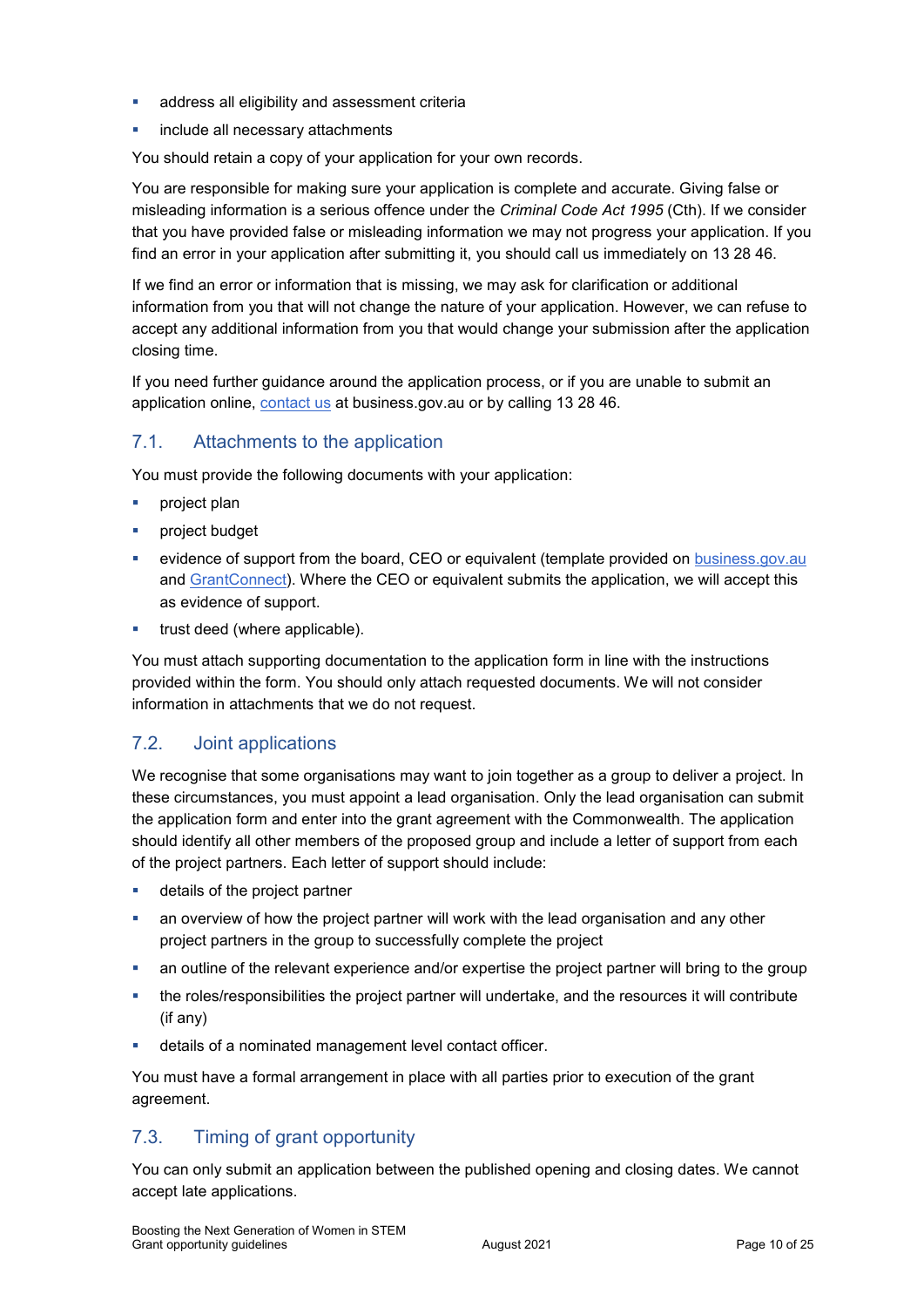If you are successful we expect you will be able to commence your project in January 2022.

#### Table 1: Expected timing for this grant opportunity

| <b>Activity</b>                           | Timeframe     |
|-------------------------------------------|---------------|
| Assessment of applications                | 8 weeks       |
| Approval of outcomes of selection process | 4 weeks       |
| Negotiations and award of grant agreement | 1-4 weeks     |
| Notification to unsuccessful applicant    | 4 weeks       |
| Earliest start date of project            | January 2022  |
| End date of grant commitment              | 30 April 2028 |

# **8. The grant selection process**

We first review your application against the eligibility criteria. Only eligible applications will proceed to the assessment stage.

We refer your application to a committee of experts. The committee may also seek additional advice from independent technical experts.

The committee will assess your application against the assessment criteria and compare it to other eligible applications before providing advice on which project to fund.

The committee considers your application on its merits, based on:

- how well it meets the criteria
- if competitive, how it compares to other applications
- whether it provides value with relevant money.

When assessing whether the application represents value with relevant money, the committee will have regard to:

- the overall objectives of the grant opportunity
- the evidence provided to demonstrate how your project contributes to meeting those objectives
- the relative value of the grant sought.

The Committee may seek additional information about you or your application. They may do this from within the Commonwealth, even if you do not nominate the sources as referees. The Committee may also consider information about you or your application that is available as a result of the Due Diligence process or through the normal course of business.

If the selection process identifies unintentional errors in your application, we may contact you to correct or clarify the errors, but you cannot make any material alteration or addition.

### 8.1. Who will approve grants?

The Program Delegate decides which grants to approve taking into account the advice of the committee and the availability of grant funds.

The Program Delegate's decision is final in all matters, including:

- the grant approval
- the grant funding to be awarded
- any conditions attached to the offer of grant funding.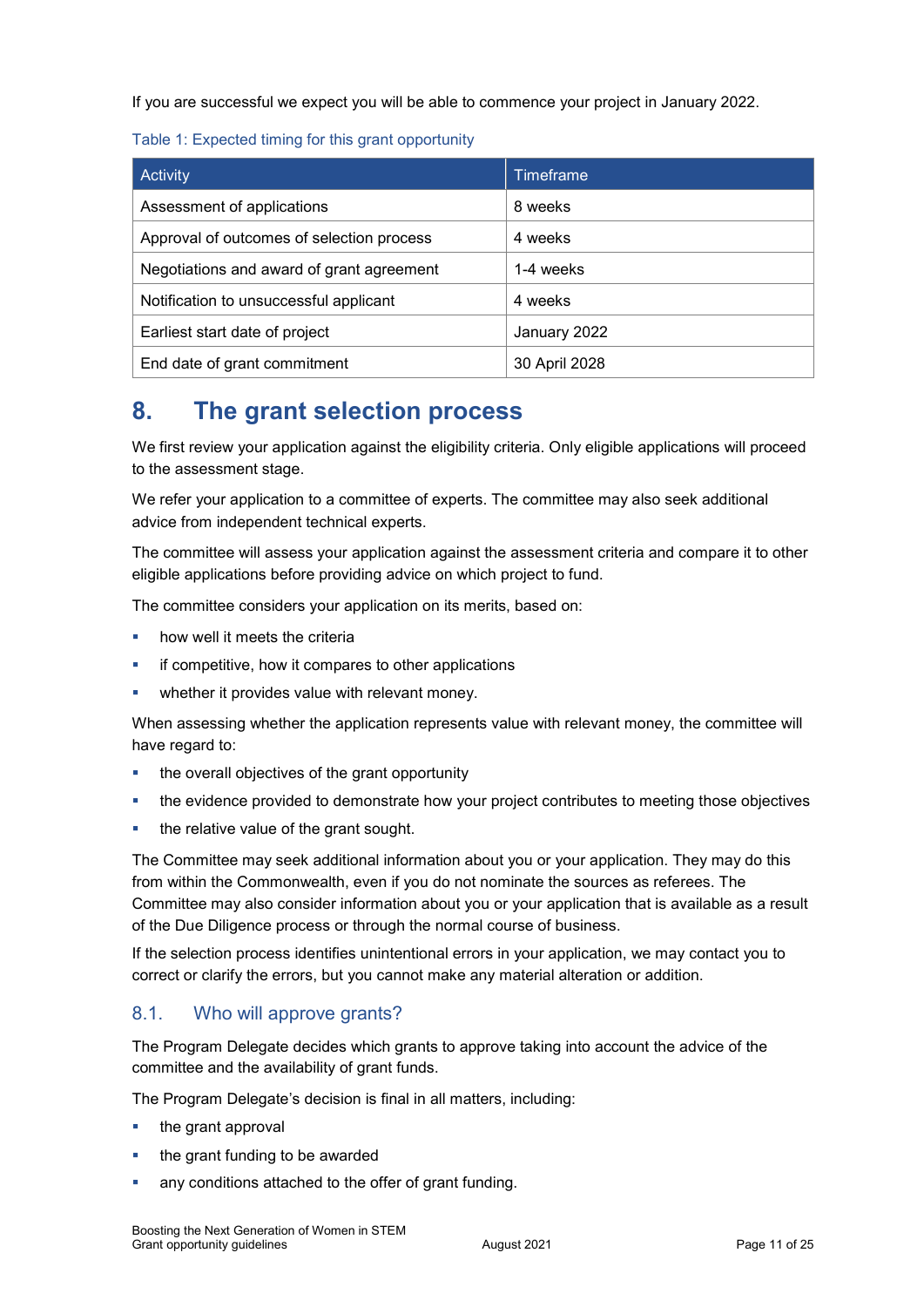We cannot review decisions about the merits of your application.

The Program Delegate will not approve funding if there is insufficient program funds available across relevant financial years for the program.

# **9. Notification of application outcomes**

We will advise you of the outcome of your application in writing. If you are successful, we advise you of any specific conditions attached to the grant.

If you are unsuccessful, we will give you an opportunity to discuss the outcome with us.

# **10. Successful grant applications**

### 10.1. Grant agreement

You must enter into a legally binding grant agreement with the Commonwealth. The grant agreement has general terms and conditions that cannot be changed. A sample [grant agreement](https://business.gov.au/grants-and-programs/boosting-the-next-generation-of-women-in-stem#key-documents) is available on business.gov.au and GrantConnect.

We must execute a grant agreement with you before we can make any payments. Execute means both you and the Commonwealth have signed the agreement. We are not responsible for any expenditure you incur until a grant agreement is executed. You must not start any program activities until a grant agreement is executed.

The approval of your grant may have specific conditions determined by the assessment process or other considerations made by the Program Delegate. We will identify these in the offer of grant funding.

If you enter an agreement under the Boosting the Next Generation of Women in STEM, you cannot receive other grants for the same activities from other Commonwealth, State or Territory granting programs.

The Commonwealth may recover grant funds if there is a breach of the grant agreement.

### 10.2. Standard grant agreement

We will use a standard grant agreement.

You will have 30 days from the date of a written offer to execute this grant agreement with the Commonwealth. During this time, we will work with you to finalise details.

The offer may lapse if both parties do not sign the grant agreement within this time. Under certain circumstances, we may extend this period. We base the approval of your grant on the information you provide in your application. We will review any required changes to these details to ensure they do not impact the project as approved by the Program Delegate.

### 10.3. Activity specific legislation, policies and industry standards

You must comply with all relevant laws and regulations in undertaking your project. You must also comply with the specific legislation/policies/industry standards that follow. It is a condition of the grant funding that you meet these requirements. We will include these requirements in your grant agreement.

In particular, you will be required to comply with:

State/Territory legislation in relation to working with children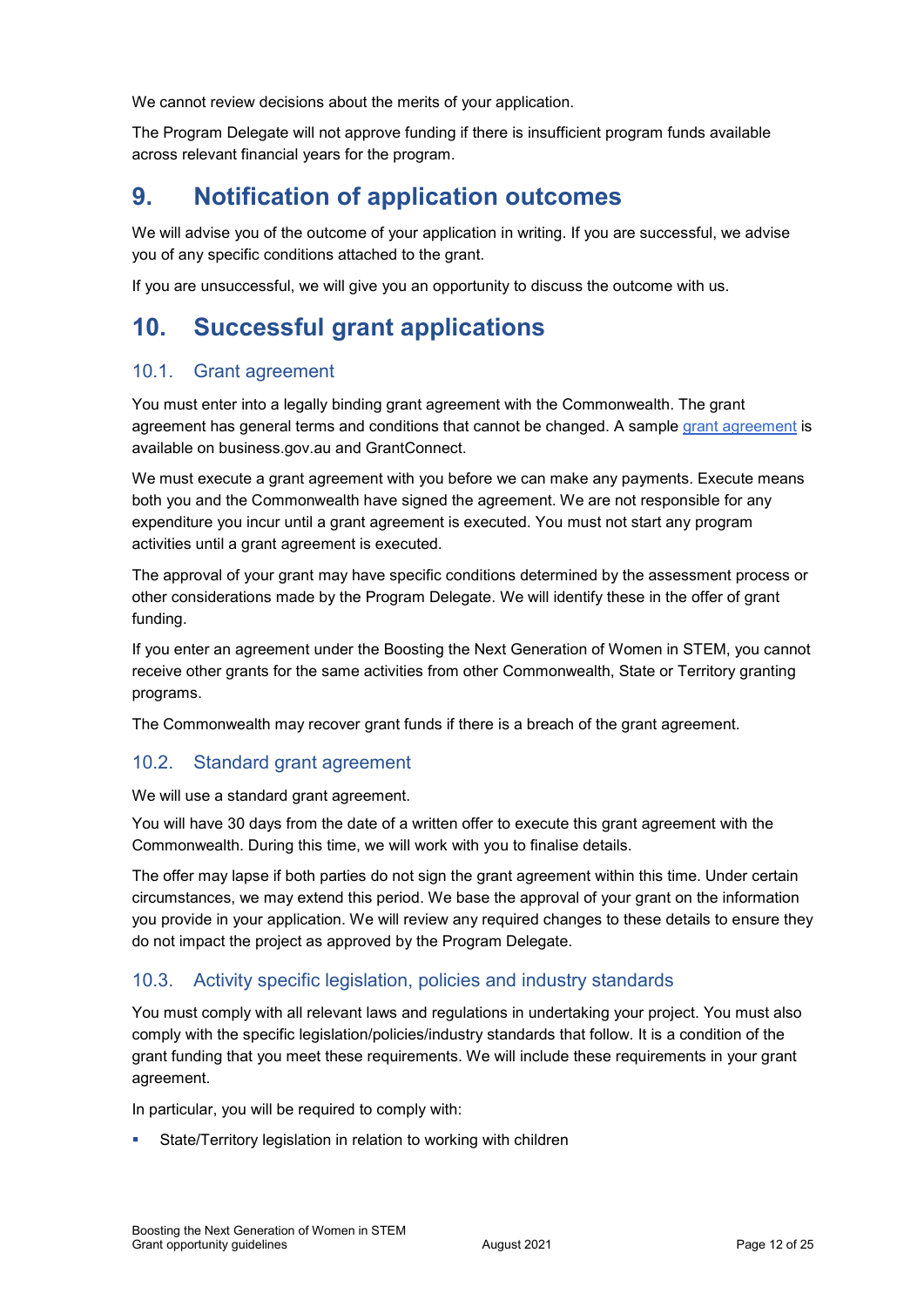#### **EXECOMMONIMED COMMONIGHT COMMONIG COMMONIGHT COMMONIGHT COMMONIGHT COMMONIGHT COMMONIGHT COMMONIGHT COMMONIGHT COMMONIGHT COMMONIGHT COMMONIGHT COMMONIGHT COMMONIGHT COMMONIGHT COMMONIGHT COMMONIGHT COMMONIGHT COMMONIGHT**

### 10.4. How we pay the grant

The grant agreement will state the:

- maximum grant amount we will pay
- proportion of eligible expenditure covered by the grant (grant percentage)
- any in-kind contributions you will make
- any financial contribution provided by you or a third party.

We will not exceed the maximum grant amount under any circumstances. If you incur extra costs, you must meet them yourself.

We will make payments according to an agreed schedule set out in the grant agreement. Payments are subject to satisfactory progress on the project.

### 10.5. Tax obligations

If you are registered for the Goods and Services Tax (GST), where applicable we will add GST to your grant payment and provide you with a recipient created tax invoice. You are required to notify us if your GST registration status changes during the project period. GST does not apply to grant payments to government related entities<sup>3</sup>.

Grants are assessable income for taxation purposes, unless exempted by a taxation law. We recommend you seek independent professional advice on your taxation obligations or seek assistance from the [Australian Taxation Office.](https://www.ato.gov.au/) We do not provide advice on tax.

### 10.6. Governance

You must establish a governance mechanism that ensures:

- in close consultation with the department, you can identify relevant themes drawing on insights from industry, academia and government that align with Australian Government priorities
- you can identify and shortlist, where appropriate, collaborative research projects and/or placement opportunities from Australian universities in partnership with industry
- you can develop and implement ambitious inclusion targets to engage diverse cohorts of scholars to participate in the Program, including those from diverse professional backgrounds and those from priority equity groups.

# **11. Announcement of grants**

We will publish non-sensitive details of successful projects on GrantConnect. We are required to do this by the *[Commonwealth Grants Rules and Guidelines](https://www.finance.gov.au/government/commonwealth-grants/commonwealth-grants-rules-guidelines)* unless otherwise prohibited by law. We may also publish this information on business.gov.au. This information may include:

- name of your organisation
- $\blacksquare$  title of the project

-

- description of the project and its aims
- amount of grant funding awarded

<sup>2</sup> <https://www.finance.gov.au/government/commonwealth-grants/commonwealth-grants-rules-guidelines>

<sup>&</sup>lt;sup>3</sup> See Australian Taxation Office ruling GSTR 2012/2 available at ato.gov.au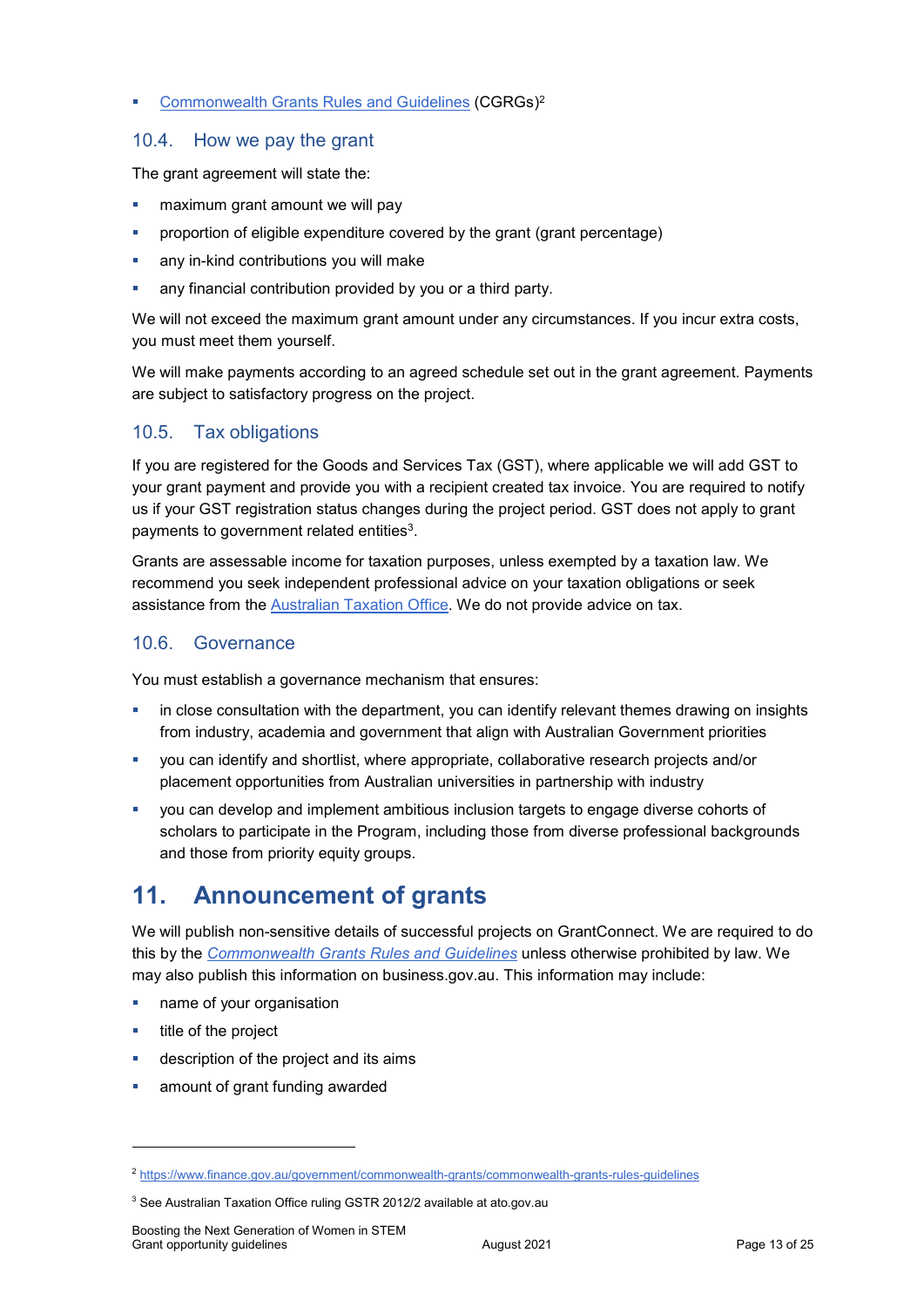- Australian Business Number
- business location
- your organisation's industry sector.

# **12. How we monitor your grant activity**

## 12.1. Keeping us informed

You should let us know if anything is likely to affect your project or organisation.

We need to know of any key changes to your organisation or its business activities, particularly if they affect your ability to complete your project, carry on business and pay debts due.

You must also inform us of any changes to your:

- name
- addresses
- nominated contact details
- bank account details.

If you become aware of a breach of terms and conditions under the grant agreement you must contact us immediately.

You must notify us of events relating to your project and provide an opportunity for the Minister or their representative to attend.

### 12.2. Reporting

You must submit reports in line with the grant agreement. We will provide the requirements for these reports as appendices in the grant agreement. We will remind you of your reporting obligations before a report is due. We will expect you to report on:

- progress against agreed project milestones
- project expenditure, including expenditure of grant funds

The amount of detail you provide in your reports should be relative to the project size, complexity and grant amount.

We will monitor the progress of your project by assessing reports you submit and may conduct site visits to confirm details of your reports if necessary. Occasionally we may need to re-examine claims, seek further information or request an independent audit of claims and payments.

### 12.2.1. Progress reports

Progress reports must:

- include details of your progress towards completion of agreed project activities
- show the total eligible expenditure incurred to date
- include evidence of expenditure
- be submitted by the report due date (you can submit reports ahead of time if you have completed relevant project activities).

We will only make grant payments when we receive satisfactory progress reports.

You must discuss any project or milestone reporting delays with us as soon as you become aware of them.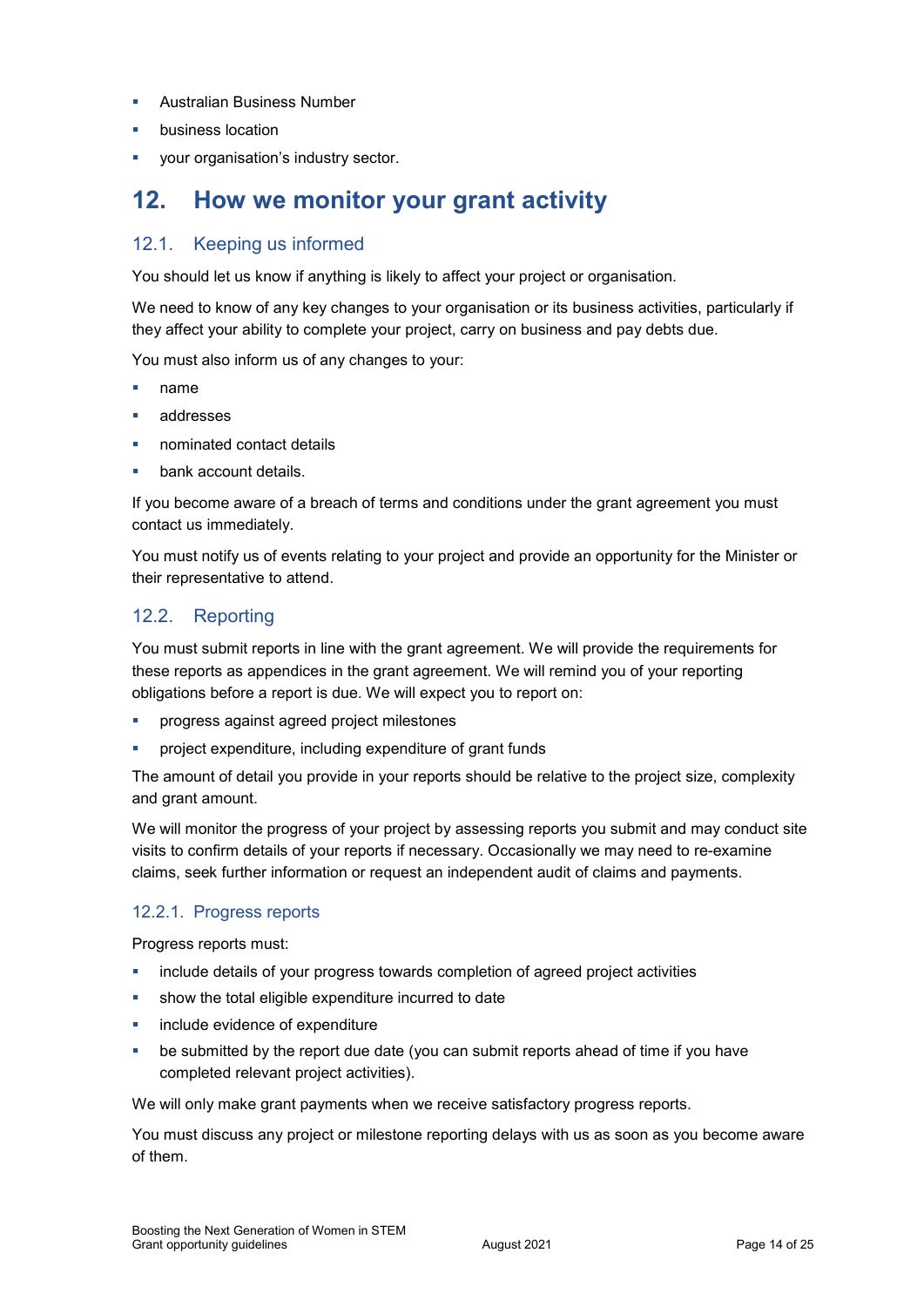### 12.2.2. End of project report

When you complete the project, you must submit an end of project report.

End of project reports must:

- include the agreed evidence as specified in the grant agreement
- identify the total eligible expenditure incurred for the project
- include a declaration that the grant money was spent in accordance with the grant agreement and to report on any underspends of the grant money
- be submitted by the report due date.

### 12.2.3. Ad-hoc reports

We may ask you for ad-hoc reports on your project. This may be to provide an update on progress, or any significant delays or difficulties in completing the project.

### 12.3. Independent audits

We may ask you to provide an independent audit report. An audit report will verify that you spent the grant in accordance with the grant agreement. The audit report requires you to prepare a statement of grant income and expenditure. The report template is available on business.gov.au and GrantConnect.

### 12.4. Compliance visits

We may visit you during the project period, or at the completion of your project to review your compliance with the grant agreement. We may also inspect the records you are required to keep under the grant agreement. For large or complex projects, we may visit you after you finish your project. We will provide you with reasonable notice of any compliance visit.

### 12.5. Grant agreement variations

We recognise that unexpected events may affect project progress. In these circumstances, you can request a variation to your grant agreement, including:

- changing project milestones
- changing project activities

The program does not allow for:

an increase of grant funds.

If you want to propose changes to the grant agreement, you must put them in writing before the grant agreement end date. We can provide you with a variation request template.

If a delay in the project causes milestone achievement and payment dates to move to a different financial year, you will need a variation to the grant agreement. We can only move funds between financial years if there is enough program funding in the relevant year to allow for the revised payment schedule. If we cannot move the funds, you may lose some grant funding.

You should not assume that a variation request will be successful. We will consider your request based on factors such as:

- how it affects the project outcome
- consistency with the program policy objective, grant opportunity guidelines and any relevant policies of the department
- **EXEC** changes to the timing of grant payments
- availability of program funds.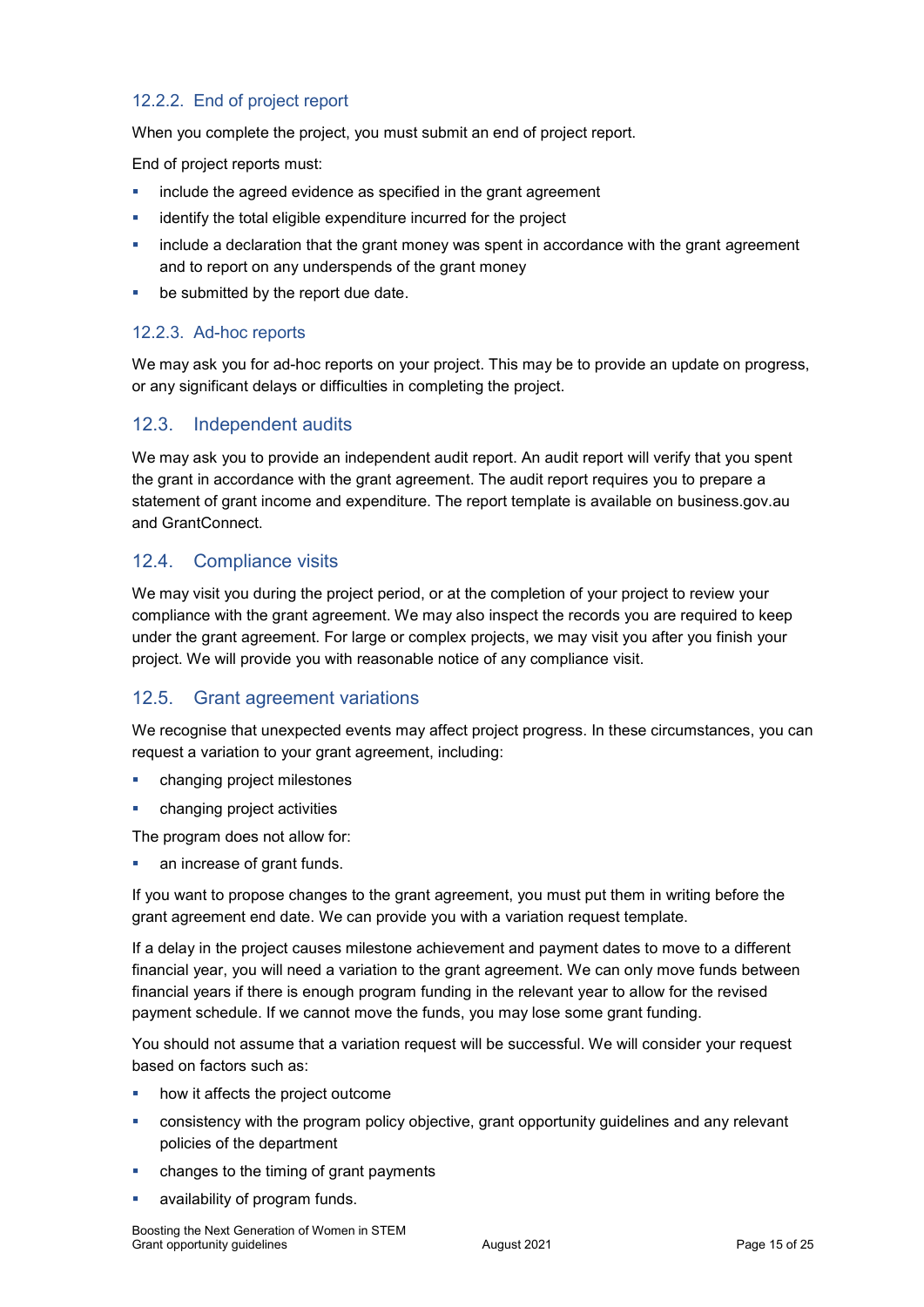### 12.6. Evaluation

We will evaluate the program to measure how well the outcomes and objectives have been achieved. We may use information from your application and project reports for this purpose. We may also interview you, or ask you for more information to help us understand how the grant impacted you and to evaluate how effective the program was in achieving its outcomes.

We may contact you up to two years after you finish your project for more information to assist with this evaluation.

## 12.7. Grant acknowledgement

If you make a public statement about a project funded under the program, including in a brochure or publication, you must acknowledge the grant by using the following:

'This project received grant funding from the Australian Government.'

If you erect signage in relation to the project, the signage must contain an acknowledgement of the grant.

# **13. Probity**

We will make sure that the grant opportunity process is fair, according to the published guidelines, incorporates appropriate safeguards against fraud, unlawful activities and other inappropriate conduct and is consistent with the CGRGs.

### 13.1. Conflicts of interest

Any conflicts of interest could affect the performance of the grant opportunity or program. There may be a [conflict of interest,](http://www.apsc.gov.au/publications-and-media/current-publications/aps-values-and-code-of-conduct-in-practice/conflict-of-interest) or perceived conflict of interest, if our staff, any member of a committee or advisor and/or you or any of your personnel:

- has a professional, commercial or personal relationship with a party who is able to influence the application selection process, such as an Australian Government officer or member of an external panel
- has a relationship with or interest in, an organisation, which is likely to interfere with or restrict the applicants from carrying out the proposed activities fairly and independently or
- **has a relationship with, or interest in, an organisation from which they will receive personal gain** because the organisation receives a grant under the grant program/ grant opportunity.

As part of your application, we will ask you to declare any perceived or existing conflicts of interests or confirm that, to the best of your knowledge, there is no conflict of interest.

If you later identify an actual, apparent, or perceived conflict of interest, you must inform us in writing immediately.

Conflicts of interest for Australian Government staff are handled as set out in the Australian [Public](https://www.legislation.gov.au/Details/C2019C00057)  [Service Code of Conduct \(Section 13\(7\)\)](https://www.legislation.gov.au/Details/C2019C00057)<sup>4</sup> of the *Public Service Act 1999* (Cth). Committee members and other officials including the decision maker must also declare any conflicts of interest.

We publish our [conflict of interest policy](https://www.industry.gov.au/sites/g/files/net3906/f/July%202018/document/pdf/conflict-of-interest-and-insider-trading-policy.pdf)<sup>5</sup> on the department's website. The Commonwealth policy entity also publishes a conflict of interest policy on its website.

-

<sup>4</sup> https://www.legislation.gov.au/Details/C2019C00057

<sup>5</sup> [https://www.industry.gov.au/sites/default/files/July%202018/document/pdf/conflict-of-interest-and-insider-trading](https://www.industry.gov.au/sites/default/files/July%202018/document/pdf/conflict-of-interest-and-insider-trading-policy.pdf?acsf_files_redirect)policy.pdf?acsf\_files\_redirect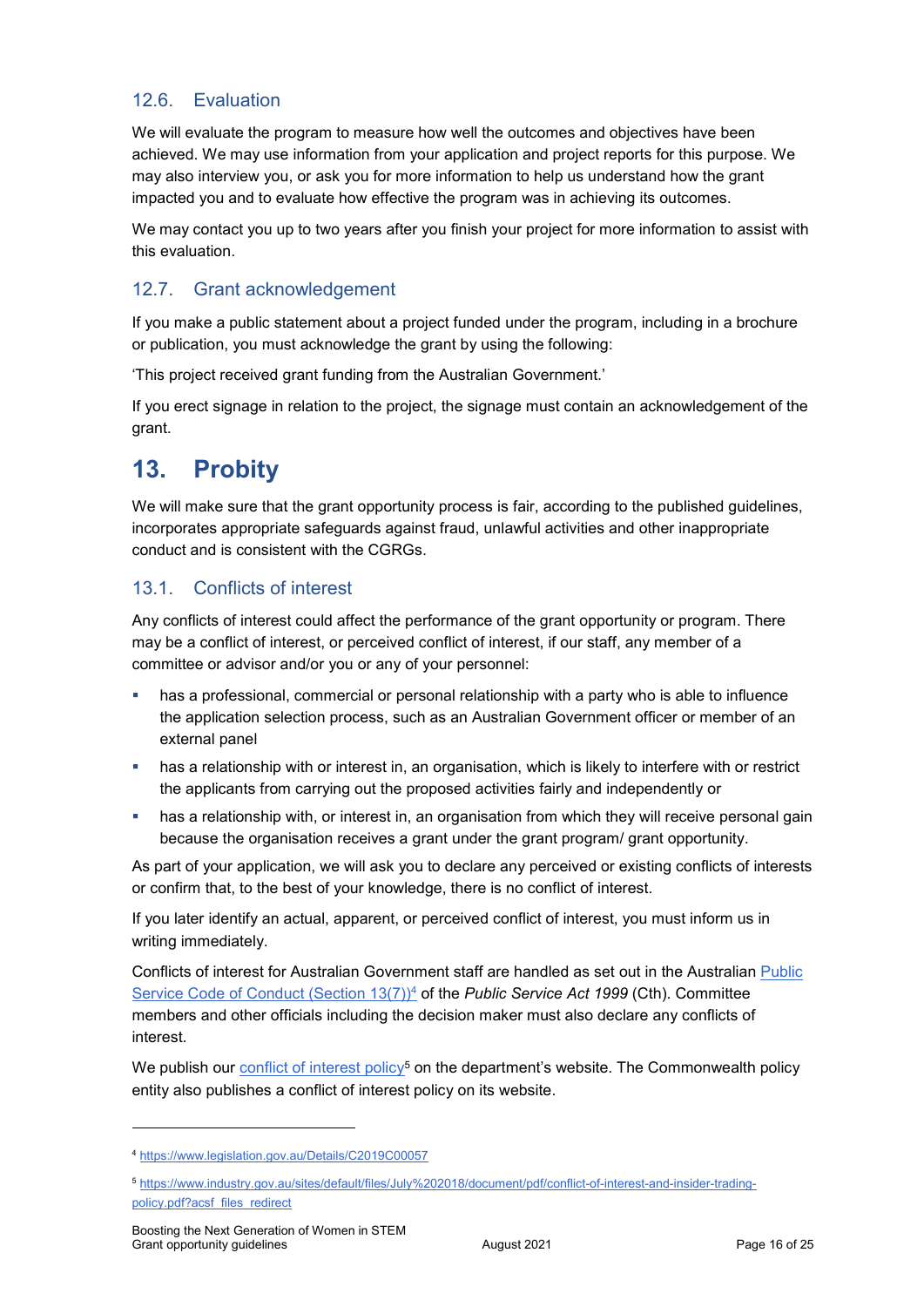### 13.2. How we use your information

Unless the information you provide to us is:

- confidential information as per [13.2.1,](#page-16-0) or
- **personal information as per [13.2.3,](#page-16-1)**

we may share the information with other government agencies for a relevant Commonwealth purpose such as:

- to improve the effective administration, monitoring and evaluation of Australian Government programs
- for research
- to announce the awarding of grants.

### <span id="page-16-0"></span>13.2.1. How we handle your confidential information

We will treat the information you give us as sensitive and therefore confidential if it meets all of the following conditions:

- you clearly identify the information as confidential and explain why we should treat it as confidential
- the information is commercially sensitive
- disclosing the information would cause unreasonable harm to you or someone else
- you provide the information with an understanding that it will stay confidential.

### 13.2.2. When we may disclose confidential information

We may disclose confidential information:

- to the committee and our Commonwealth employees and contractors, to help us manage the program effectively
- to the Auditor-General, Ombudsman or Privacy Commissioner
- **to the responsible Minister or Assistant Minister**
- to a House or a Committee of the Australian Parliament.

We may also disclose confidential information if

- we are required or authorised by law to disclose it
- you agree to the information being disclosed, or
- someone other than us has made the confidential information public.

### <span id="page-16-1"></span>13.2.3. How we use your personal information

We must treat your personal information according to the Australian Privacy Principles (APPs) and the *Privacy Act 1988* (Cth). This includes letting you know:

- what personal information we collect
- **•** why we collect your personal information
- to whom we give your personal information.

We may give the personal information we collect from you to our employees and contractors, the committee, and other Commonwealth employees and contractors, so we can:

- **n** manage the program
- research, assess, monitor and analyse our programs and activities.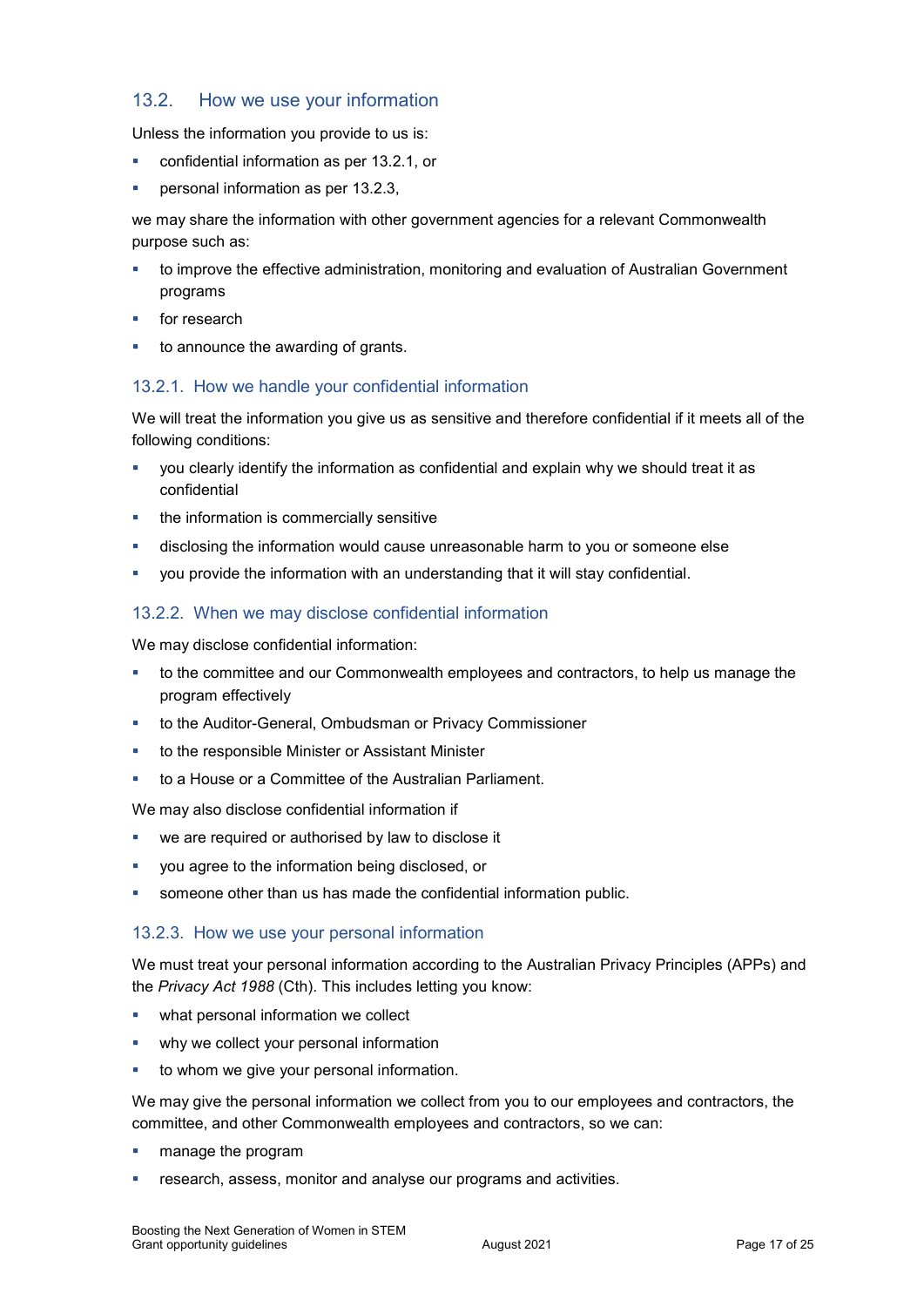We, or the Minister, may:

- announce the names of successful applicants to the public
- publish personal information on the department's websites.

You may read our **Privacy Policy<sup>6</sup> on the department's** website for more information on:

- what is personal information
- how we collect, use, disclose and store your personal information
- how you can access and correct your personal information.

### 13.2.4. Freedom of information

All documents in the possession of the Australian Government, including those about the program, are subject to the *Freedom of Information Act 1982* (Cth) (FOI Act)*.*

The purpose of the FOI Act is to give members of the public rights of access to information held by the Australian Government and its entities. Under the FOI Act, members of the public can seek access to documents held by the Australian Government. This right of access is limited only by the exceptions and exemptions necessary to protect essential public interests and private and business affairs of persons in respect of whom the information relates.

If someone requests a document under the FOI Act, we will release it (though we may need to consult with you and/or other parties first) unless it meets one of the exemptions set out in the FOI Act.

### 13.3. Enquiries and feedback

For further information or clarification, you can contact us on 13 28 46 or by [web chat](https://www.business.gov.au/contact-us) or through our [online enquiry form](http://www.business.gov.au/contact-us/Pages/default.aspx) on business.gov.au.

We may publish answers to your questions on our website as Frequently Asked Questions.

Our [Customer Service Charter](https://www.business.gov.au/about/customer-service-charter) is available at [business.gov.au.](http://www.business.gov.au/) We use customer satisfaction surveys to improve our business operations and service.

If you have a complaint, call us on 13 28 46. We will refer your complaint to the appropriate manager.

If you are not satisfied with the way we handle your complaint, you can contact:

Head of Division AusIndustry Department of Industry, Science, Energy and Resources GPO Box 2013 CANBERRA ACT 2601

You can also contact the [Commonwealth Ombudsman](http://www.ombudsman.gov.au/)<sup>7</sup> with your complaint (call 1300 362 072). There is no fee for making a complaint, and the Ombudsman may conduct an independent investigation.

-

<sup>6</sup> <https://www.industry.gov.au/data-and-publications/privacy-policy>

<sup>7</sup> <http://www.ombudsman.gov.au/>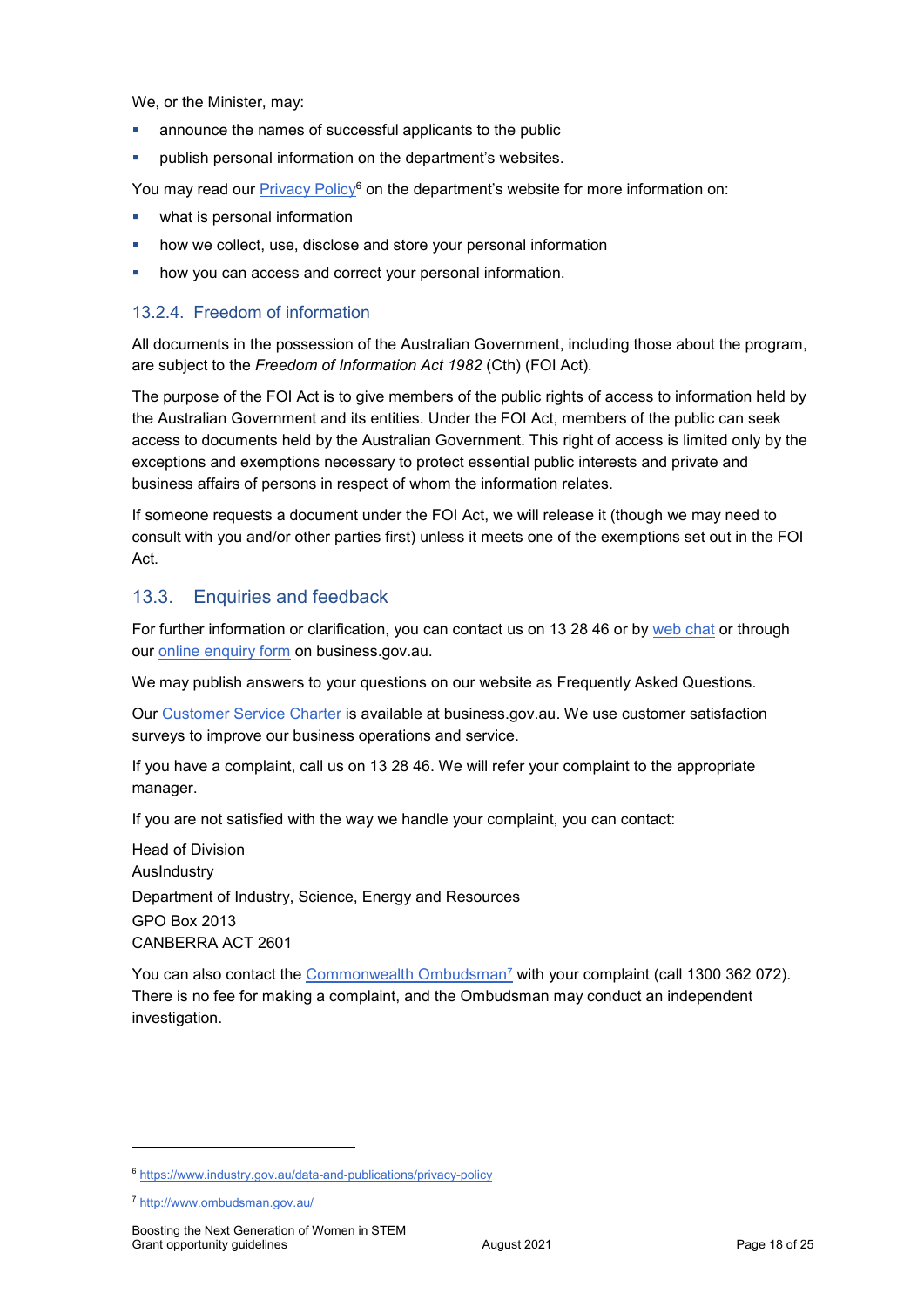# <span id="page-18-0"></span>**14. Glossary**

| <b>Term</b>                      | <b>Definition</b>                                                                                                                                                                            |
|----------------------------------|----------------------------------------------------------------------------------------------------------------------------------------------------------------------------------------------|
| Application form                 | The document issued by the Program Delegate that<br>applicants use to apply for funding under the program.                                                                                   |
| AusIndustry                      | The division of the same name within the department.                                                                                                                                         |
| Department                       | The Department of Industry, Science, Energy and<br>Resources.                                                                                                                                |
| Committee                        | The body established to consider and assess eligible<br>applications. The committee provides advice to the Program<br>Delegate for funding under the program.                                |
| Eligible activities              | The activities undertaken by a grantee in relation to a<br>project that are eligible for funding support as set out in 5.1.                                                                  |
| Eligible application             | An application or proposal for services or grant funding<br>under the program that the Program Delegate has<br>determined is eligible for assessment in accordance with<br>these guidelines. |
| Eligible expenditure             | The expenditure incurred by a grantee on a project and<br>which is eligible for funding support as set out in 5.2.                                                                           |
| Eligible expenditure guidance    | The guidance that is provided at Appendix A.                                                                                                                                                 |
| Grant agreement                  | A legally binding contract between the Commonwealth and<br>a grantee for the grant funding.                                                                                                  |
| Grant funding or grant funds     | The funding made available by the Commonwealth to<br>grantees under the program.                                                                                                             |
| <b>GrantConnect</b>              | The Australian Government's whole-of-government grants<br>information system, which centralises the publication and<br>reporting of Commonwealth grants in accordance with the<br>CGRGs.     |
| Grantee                          | The recipient of grant funding under a grant agreement.                                                                                                                                      |
| Guidelines                       | Guidelines that the Minister gives to the department to<br>provide the framework for the administration of the program,<br>as in force from time to time.                                    |
| Innovation and Science Australia | The statutory board established by the Industry Research<br>and Development Act 1986 (Cth) and named in that Act as<br>Innovation and Science Australia.                                     |
| Minister                         | The Commonwealth Minister for Industry, Science and<br>Technology                                                                                                                            |
| Non-income-tax-exempt            | Not exempt from income tax under Division 50 of the<br>Income Tax Assessment Act 1997 (Cth) or under Division<br>1AB of Part III of the Income Tax Assessment Act 1936<br>(Cth).             |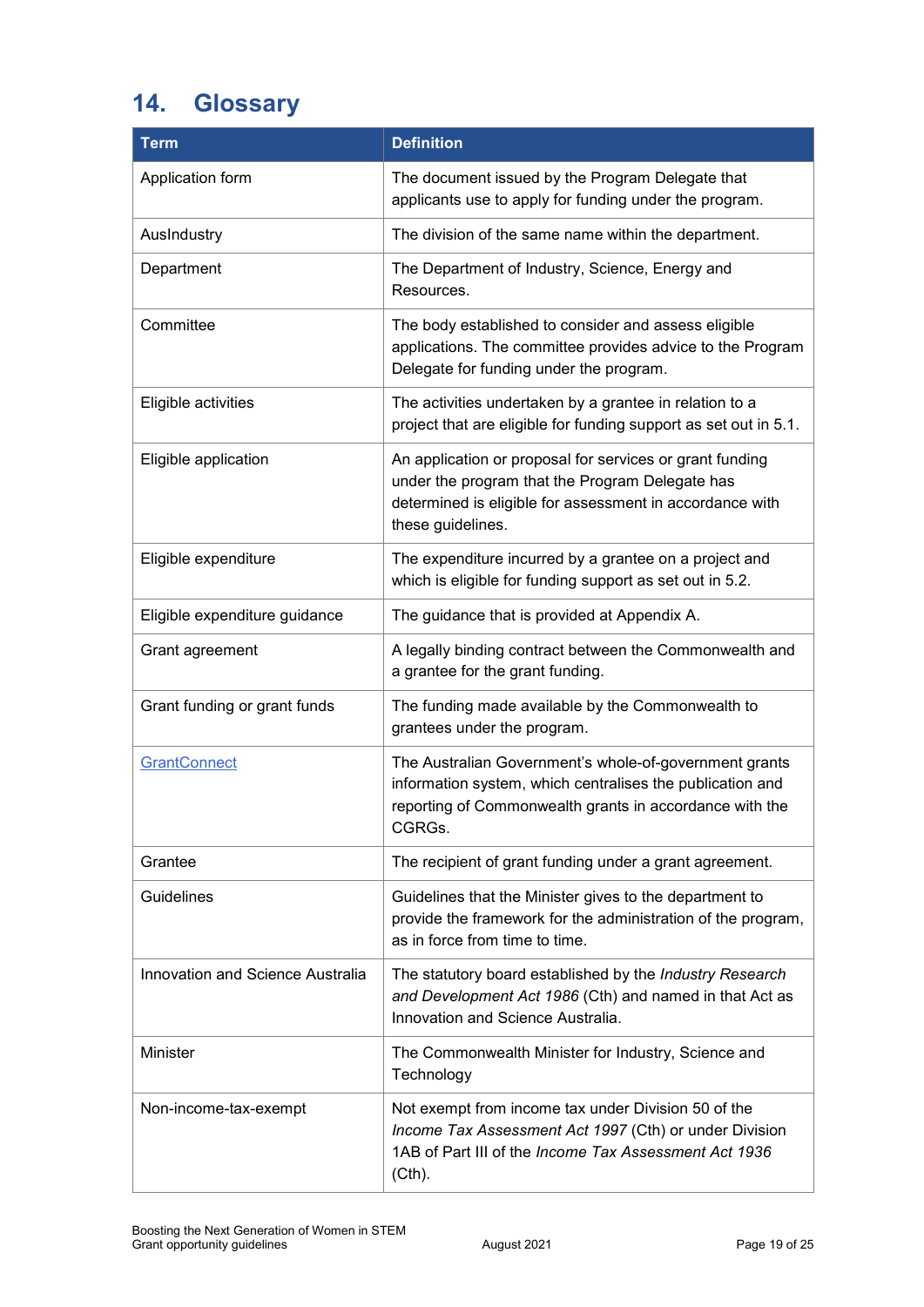| <b>Term</b>                                     | <b>Definition</b>                                                                                                                                                                                                                                  |  |  |
|-------------------------------------------------|----------------------------------------------------------------------------------------------------------------------------------------------------------------------------------------------------------------------------------------------------|--|--|
| Personal information                            | Has the same meaning as in the Privacy Act 1988 (Cth)<br>which is:                                                                                                                                                                                 |  |  |
|                                                 | Information or an opinion about an identified individual,<br>or an individual who is reasonably identifiable:                                                                                                                                      |  |  |
|                                                 | whether the information or opinion is true or not;<br>a.<br>and<br>whether the information or opinion is recorded in a<br>b.<br>material form or not.                                                                                              |  |  |
| Program Delegate                                | An AusIndustry general manager within the department with<br>responsibility for the program.                                                                                                                                                       |  |  |
| Program funding or Program<br>funds             | The funding made available by the Commonwealth for the<br>program.                                                                                                                                                                                 |  |  |
| Project                                         | A project described in an application for grant funding under<br>the program.                                                                                                                                                                      |  |  |
| Publicly funded research<br>organisation (PFRO) | All higher education providers listed at Table A and Table B<br>of the Higher Education Support Act 2003 (Cth) and<br>corporate Commonwealth entities, and State and Territory<br>business enterprises that undertake publicly funded<br>research. |  |  |
| Publicly funded research<br>agencies (PFRAs)    | Commonwealth research agencies including DST,<br>Geoscience Australia, CSIRO and ANSTO.                                                                                                                                                            |  |  |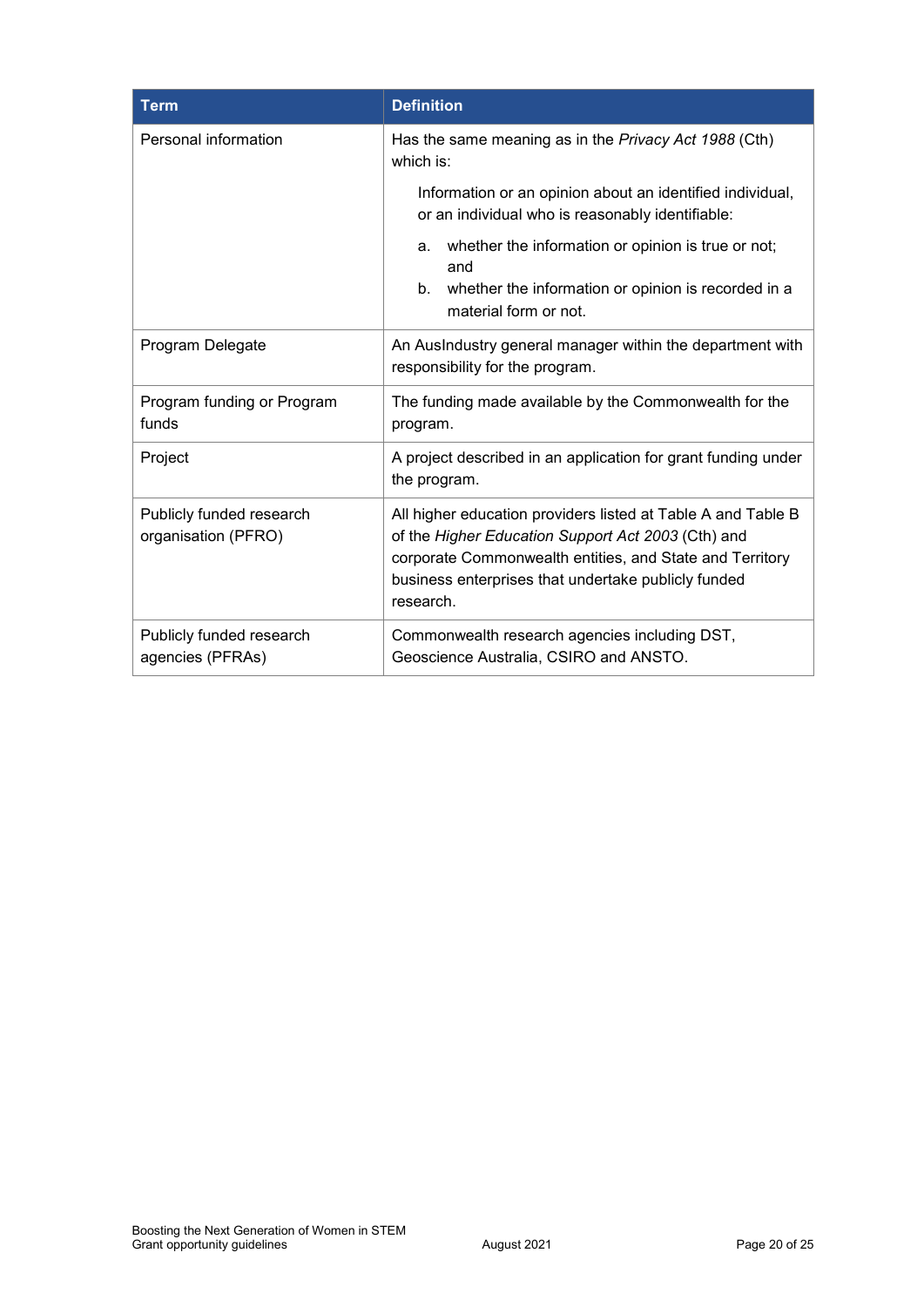# **Appendix A. Eligible expenditure**

This section provides guidance on the eligibility of expenditure. We may update this guidance from time to time, so you should make sure you have the current version from the business.gov.au website before preparing your application.

The Program Delegate makes the final decision on what is eligible expenditure and may give additional guidance on eligible expenditure if required.

To be eligible, expenditure must:

- be incurred by you within the project period
- be a direct cost of the project
- be incurred by you to undertake required project audit activities
- meet the eligible expenditure guidelines.

### A.1 How we verify eligible expenditure

If your application is successful, we will ask you to verify the project budget that you provided in your application when we negotiate your grant agreement. You may need to provide evidence such as quotes for major costs.

The grant agreement will include details of the evidence you may need to provide when you achieve certain milestones in your project. This may include evidence related to eligible expenditure.

If requested, you will need to provide the agreed evidence along with your progress reports.

You must keep payment records of all eligible expenditure, and be able to explain how the costs relate to the agreed project activities. At any time, we may ask you to provide records of the expenditure you have paid. If you do not provide these records when requested, the expense may not qualify as eligible expenditure.

You will be required to provide an independent financial audit of all eligible expenditure from the project half way through the program and at the end of the project.

### A.2 Labour expenditure

Eligible labour expenditure for the grant covers the direct labour costs of employees you directly employ on the core elements of the project. We consider a person an employee when you pay them a regular salary or wage, out of which you make regular tax instalment deductions.

Eligible salary expenditure includes an employee's total remuneration package as stated on their Pay As You Go (PAYG) Annual Payment Summary submitted to the ATO. We consider salarysacrificed superannuation contributions as part of an employee's salary package if the amount is more than what the Superannuation Guarantee requires.

The maximum salary for an employee, director or shareholder, including packaged components that you can claim through the grant is \$175,000 per financial year.

For periods of the project that do not make a full financial year, you must reduce the maximum salary amount you claim proportionally.

You can only claim eligible salary costs when an employee is working directly on agreed project activities during the agreed project period.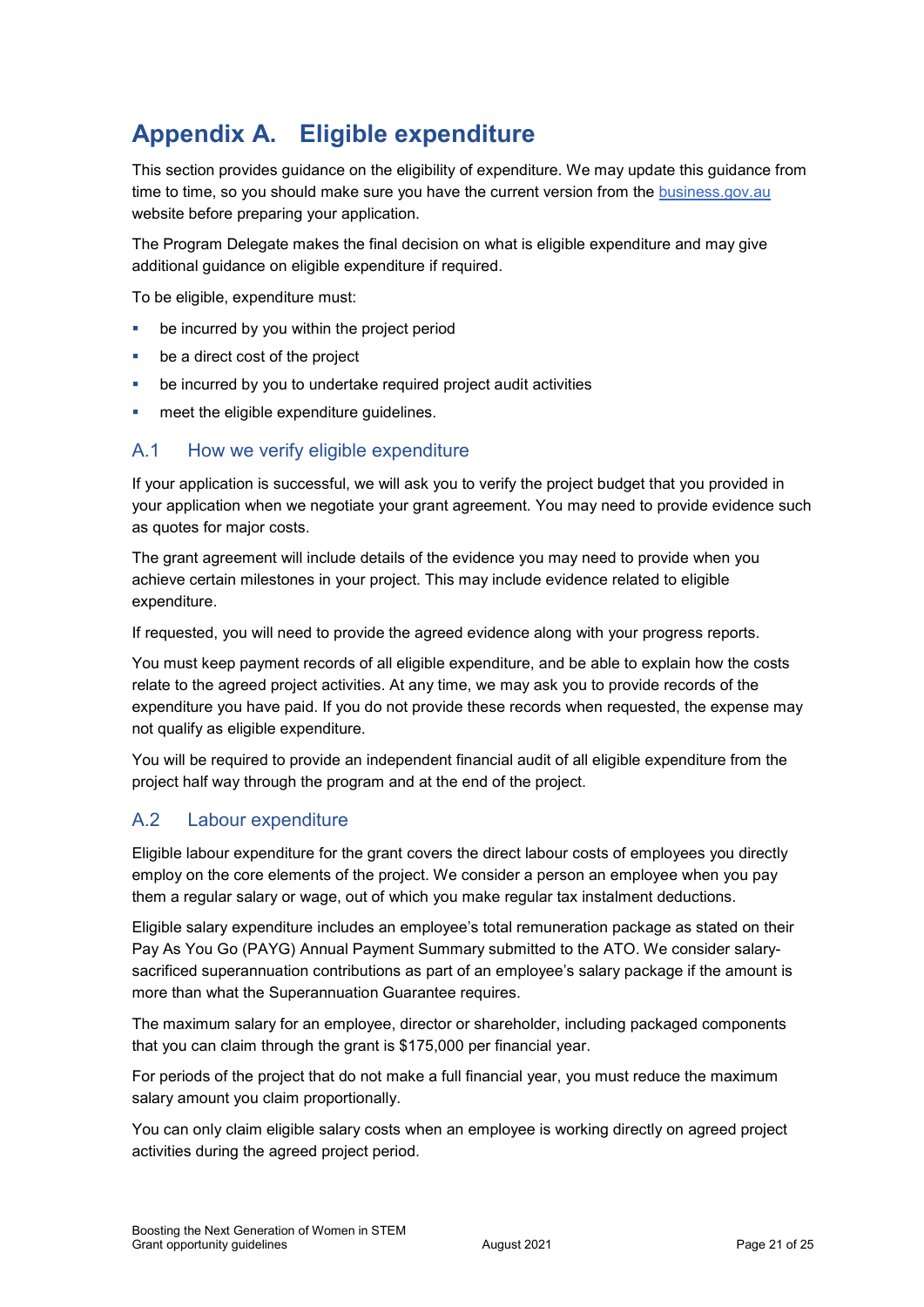### A.3 Labour on-costs and administrative overhead

You may increase eligible salary costs by an additional 30% allowance to cover on-costs such as employer paid superannuation, payroll tax, workers compensation insurance, and overheads such as office rent and the provision of computers.

You should calculate eligible salary costs using the formula below:

| Eligible salary<br>costs | Annual salary<br>package | Weeks spent on<br>project | percentage of time<br>spent on project |
|--------------------------|--------------------------|---------------------------|----------------------------------------|
|                          |                          | 52 weeks                  |                                        |

You cannot calculate labour costs by estimating the employee's worth. If you have not exchanged money (either by cash or bank transactions) we will not consider the cost eligible.

Evidence you will need to provide can include:

- details of all personnel working on the project, including name, title, function, time spent on the project and salary
- ATO payment summaries, pay slips and employment contracts.

### A.4 Contract expenditure

Eligible contract expenditure is the cost of any agreed project activities that you contract others to do. These can include contracting:

- another organisation
- an individual who is not an employee, but engaged under a separate contract.

All contractors must have a written contract prior to starting any project work—for example, a formal agreement, letter or purchase order which specifies:

- $\blacksquare$  the nature of the work they perform
- the applicable fees, charges and other costs payable.

Invoices from contractors must contain:

- a detailed description of the nature of the work
- the hours and hourly rates involved
- **any specific plant expenses paid.**

Invoices must directly relate to the agreed project, and the work must qualify as an eligible expense. The costs must also be reasonable and appropriate for the activities performed.

We will require evidence of contractor expenditure that may include:

- an exchange of letters (including email) setting out the terms and conditions of the proposed contract work
- **purchase orders**
- **supply agreements**
- invoices and payment documents.

You must ensure all project contractors keep a record of the costs of their work on the project. We may require you to provide a contractor's records of their costs of doing project work. If you cannot provide these records, the relevant contract expense may not qualify as eligible expenditure.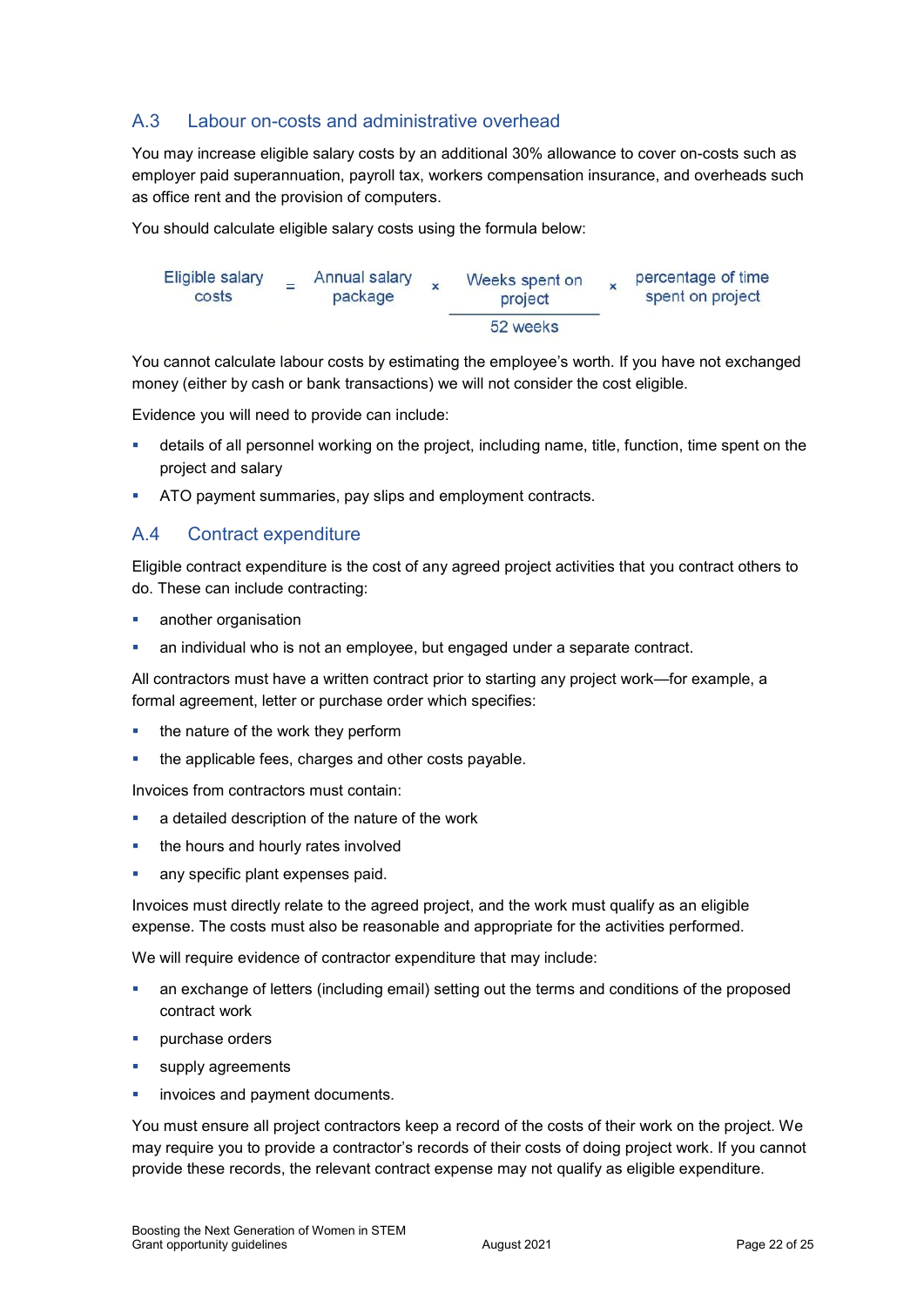## A.5 Travel expenditure

Eligible travel may include

 domestic travel limited to the reasonable cost of accommodation and transportation required to conduct agreed project and collaboration activities in Australia

Eligible air transportation is limited to the economy class fare for each sector travelled; where noneconomy class air transport is used only the equivalent of an economy fare for that sector is eligible expenditure. Where non-economy class air transport is used, the grantee will require evidence showing what an economy air fare costs at the time of travel.

We will consider value for money when determining whether the cost of overseas expenditure is eligible. This may depend on:

- the proportion of total grant funding that you will spend on overseas expenditure
- the proportion of the service providers total fee that will be spent on overseas expenditure

### A.6 Other eligible expenditure

Other eligible expenditures for the project may include:

- costs to administer this program including staffing and marketing cannot exceed \$4.8 million
- staff training that directly supports the achievement of project outcomes
- financial auditing of project expenditure
- costs you incur in order to obtain planning, environmental or other regulatory approvals during the project period. However, associated fees paid to the Commonwealth, state, territory and local governments are not eligible
- contingency costs up to a maximum of 10% of the eligible project costs. Note that we make payments based on actual costs incurred.

Other specific expenditures may be eligible as determined by the Program Delegate.

Evidence you need to supply can include supplier contracts, purchase orders, invoices and supplier confirmation of payments.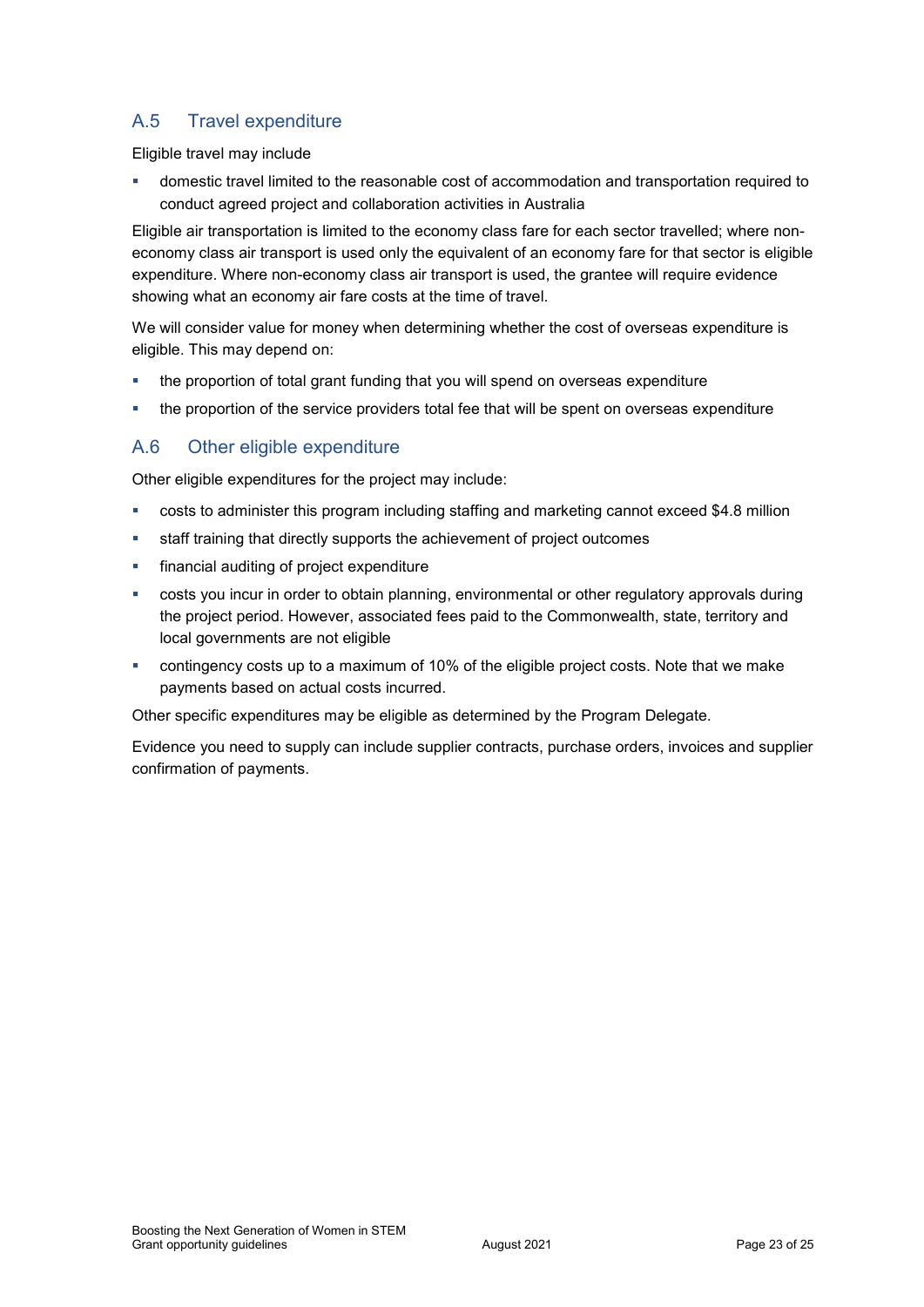# **Appendix B. Ineligible expenditure**

This section provides guidance on what we consider ineligible expenditure. We may update this guidance from time to time, so you should make sure you have the current version from the business.gov.au website before preparing your application.

The Program Delegate may impose limitations or exclude expenditure, or further include some ineligible expenditure listed in these guidelines in a grant agreement or otherwise by notice to you.

Examples of ineligible expenditure include:

- **•** research not directly supporting eligible activities
- activities, equipment or supplies that are already being supported through other sources
- costs incurred prior to us notifying you that the application is eligible and complete
- any in-kind contributions
- financing costs, including interest
- capital expenditure for the purchase of assets such as office furniture and equipment, motor vehicles, computers, printers or photocopiers and the construction, renovation or extension of facilities such as buildings and laboratories
- costs involved in the purchase or upgrade/hire of software (including user licences) and ICT hardware (unless it directly relates to the project)
- costs such as rental, renovations and utilities
- non-project-related staff training and development costs
- insurance costs (the participants must effect and maintain adequate insurance or similar coverage for any liability arising as a result of its participation in funded activities)
- **debt financing**
- costs related to obtaining resources used on the project, including interest on loans, job advertising and recruiting, and contract negotiations
- depreciation of plant and equipment beyond the life of the project
- maintenance costs
- costs of purchasing, leasing, depreciation of, or development of land
- **·** infrastructure development costs, including development of road, rail, port or fuel delivery networks beyond the manufacturing site
- site preparation activities which are not directly related to, or for, the main purpose of transitioning to higher value and/or niche manufacturing
- opportunity costs relating to any production losses due to allocating resources to the agreed grant project
- costs of manufacturing production inputs
- routine operational expenses, including communications, accommodation, office computing facilities, printing and stationery, postage, legal and accounting fees and bank charges
- costs related to preparing the grant application, preparing any project reports (except costs of independent audit reports we require) and preparing any project variation requests
- travel or overseas costs that exceed 10% of total project costs except where otherwise approved by the Program Delegate.